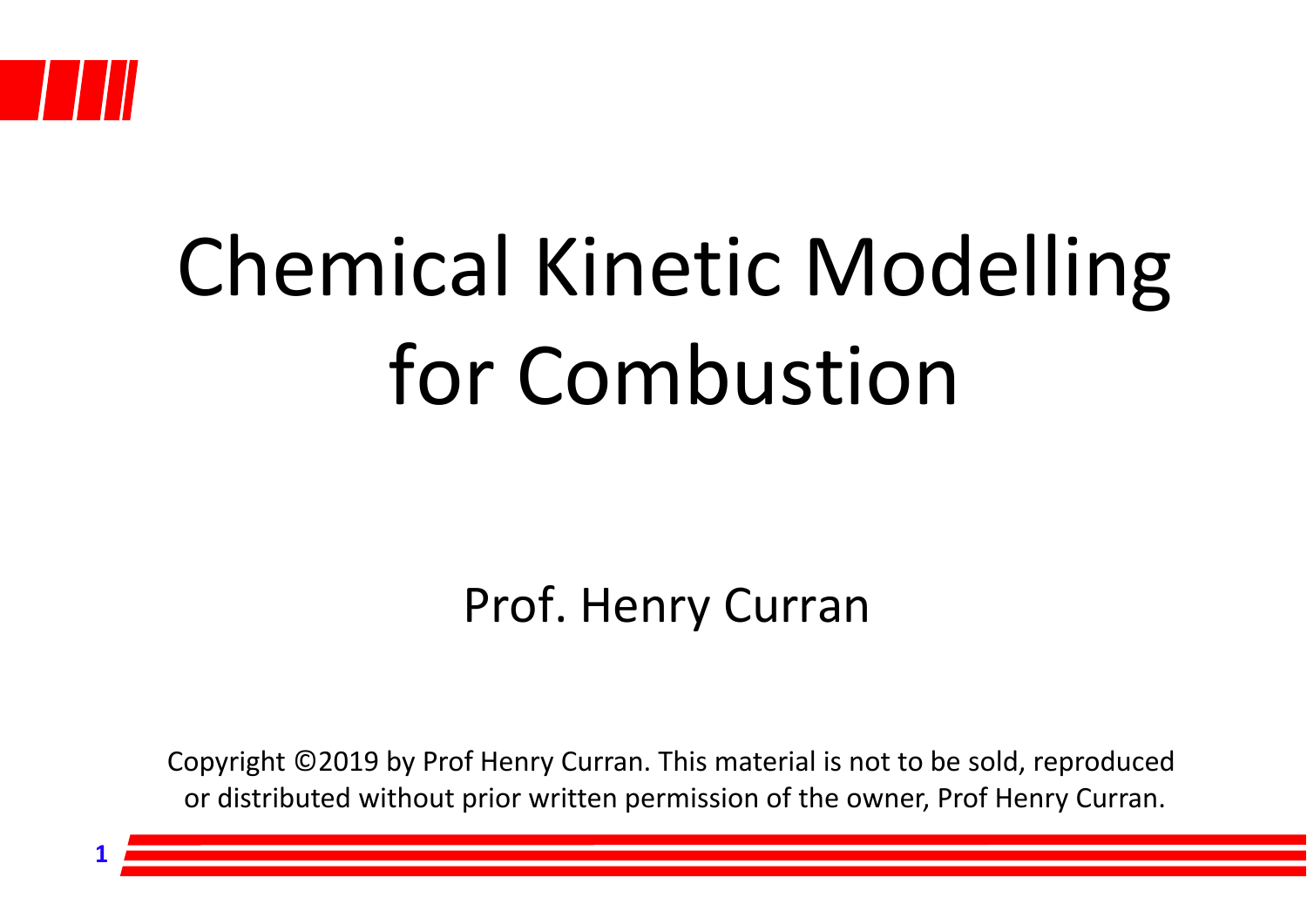## Overview/Aims **≻5 days / 15 lectures**

 $\rho$ Day 1

 $\geq$ (1-3) Basic thermodynamic principles

 $\rho_{\text{Day 2}}$ 

 $\geq$  (4) Basic kinetic principles

 $\ge$ (5,6) Experimental JSR, FR, RCM & ST contribution to kinetics

 $\blacktriangleright$  Day 3

**2**

 $(7-9)$  Small species mechanism development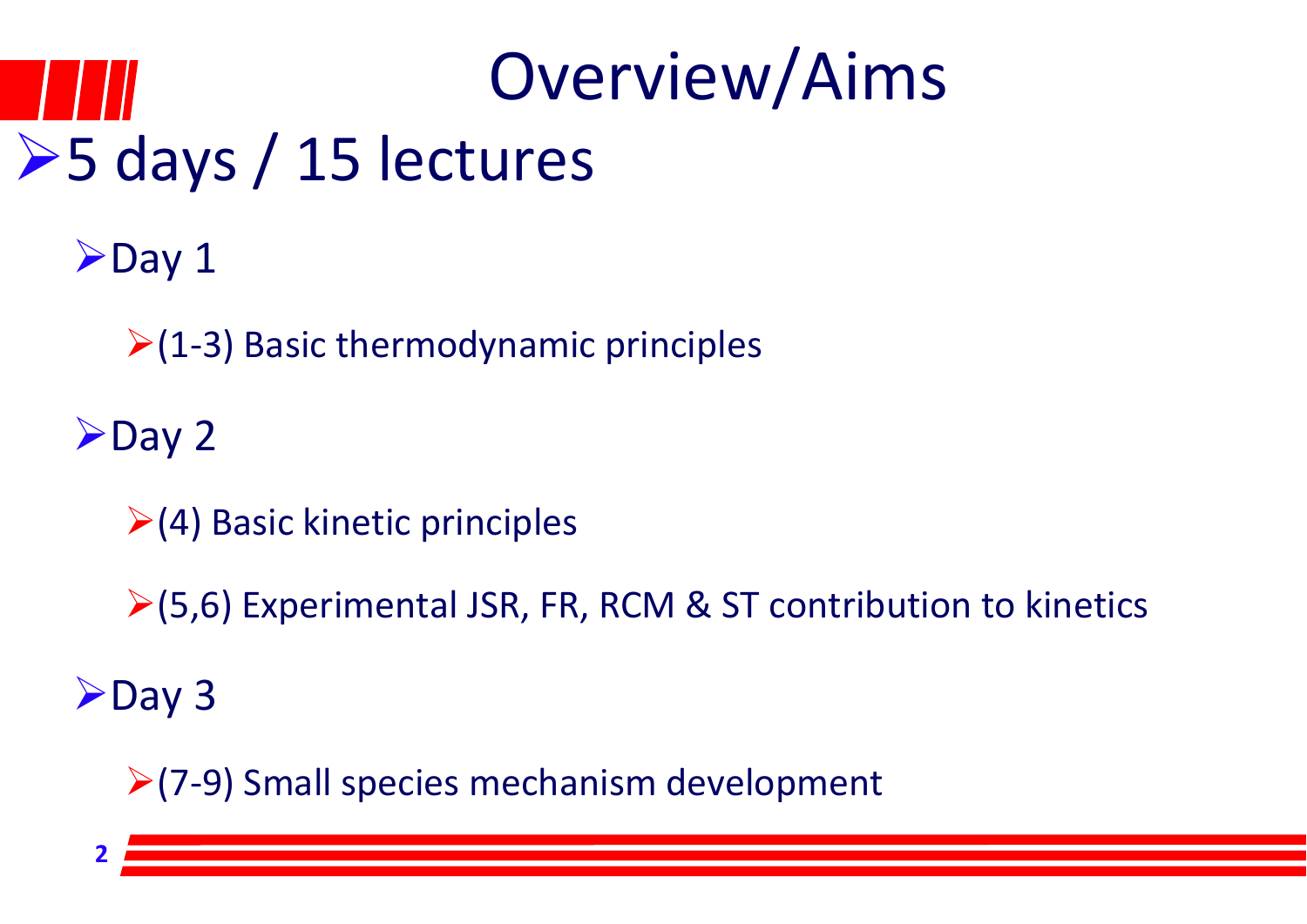## Overview/Aims **≻5 days / 15 lectures**

 $\blacktriangleright$  Day 4

 $(10-12)$  Large hydrocarbon mechanism development

 $\blacktriangleright$  Day 5

(13‐15) Oxygenated hydrocarbon mechanism development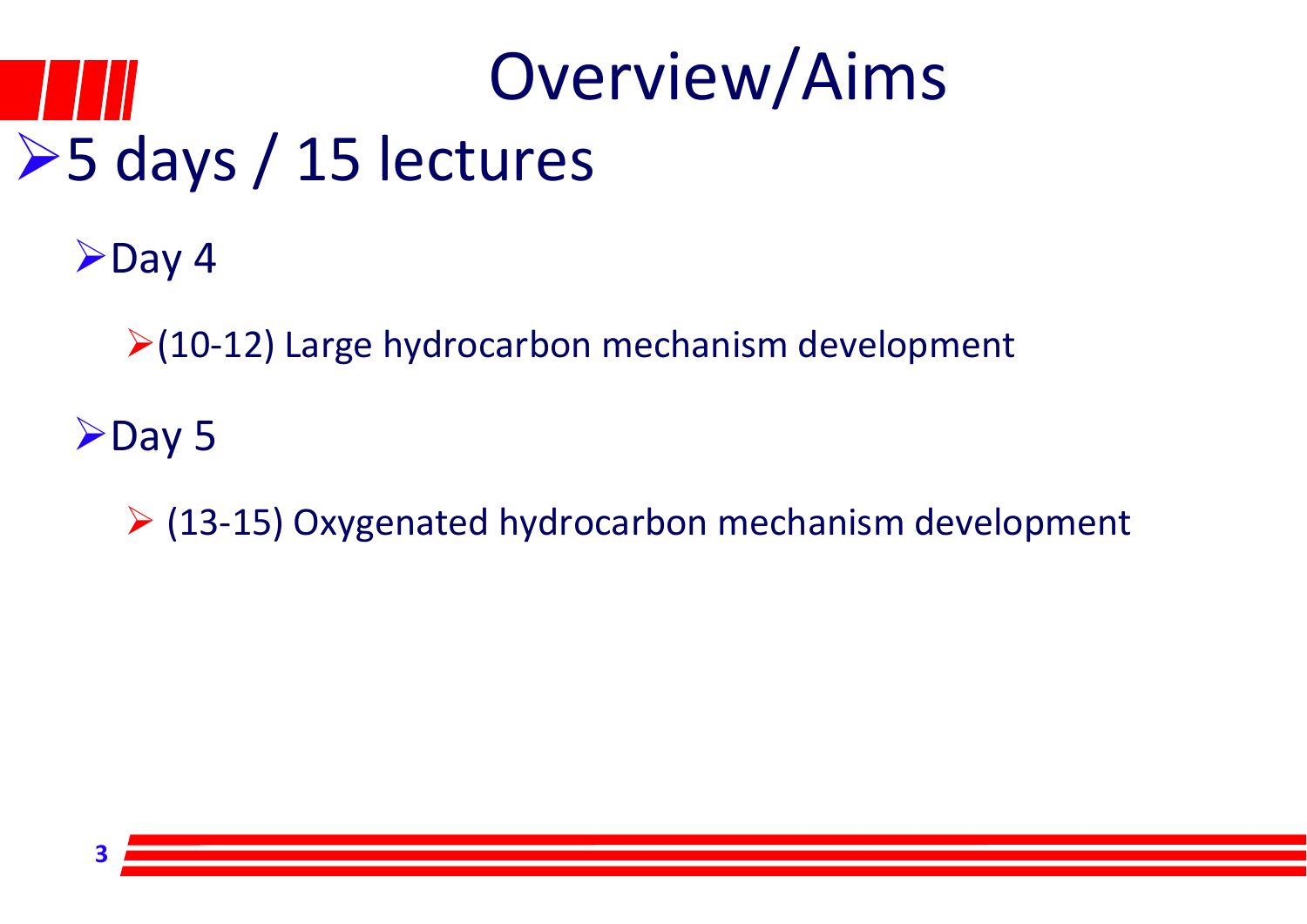

## Basic kinetic andthermodynamic principles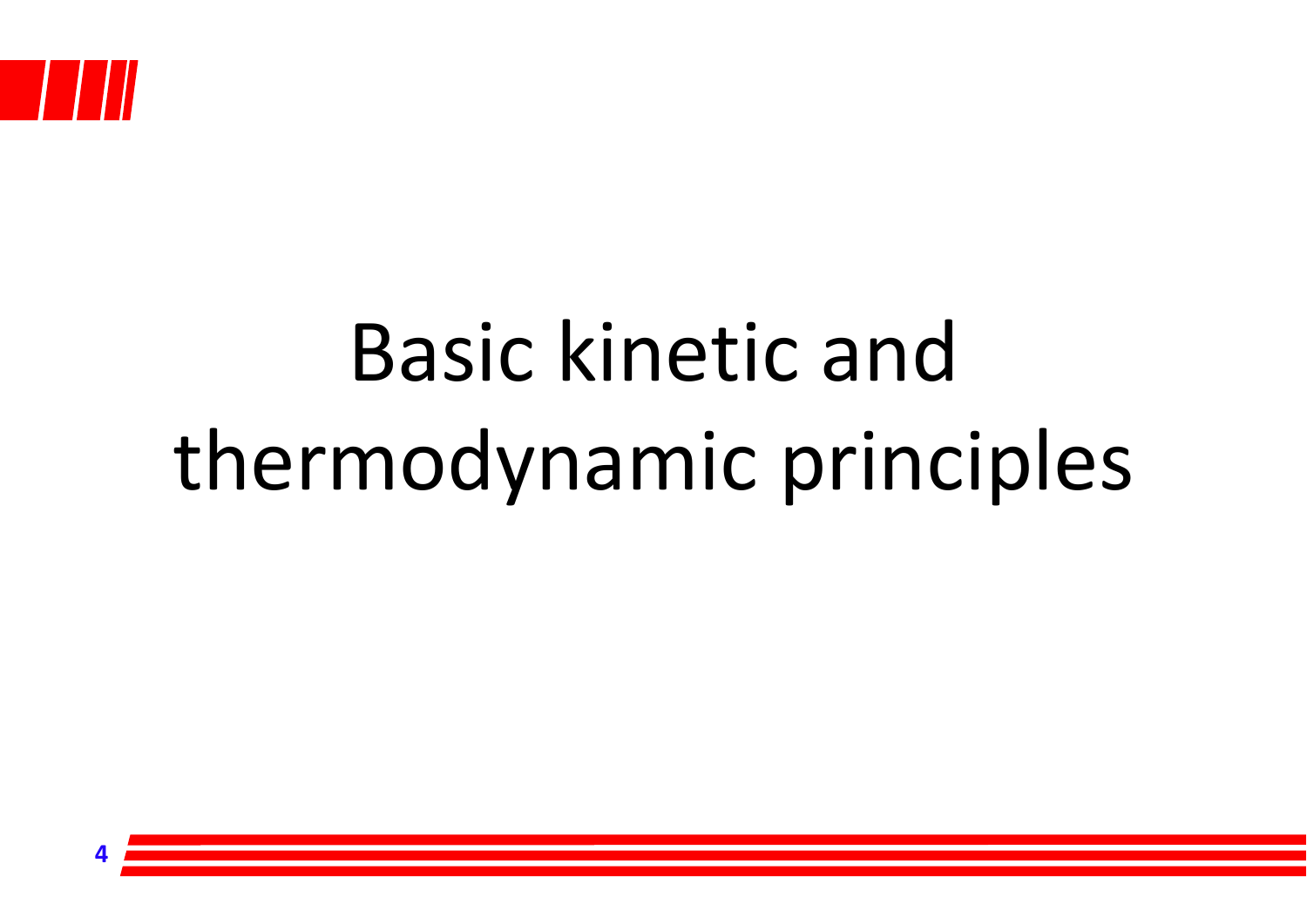#### Kinetics and equilibrium

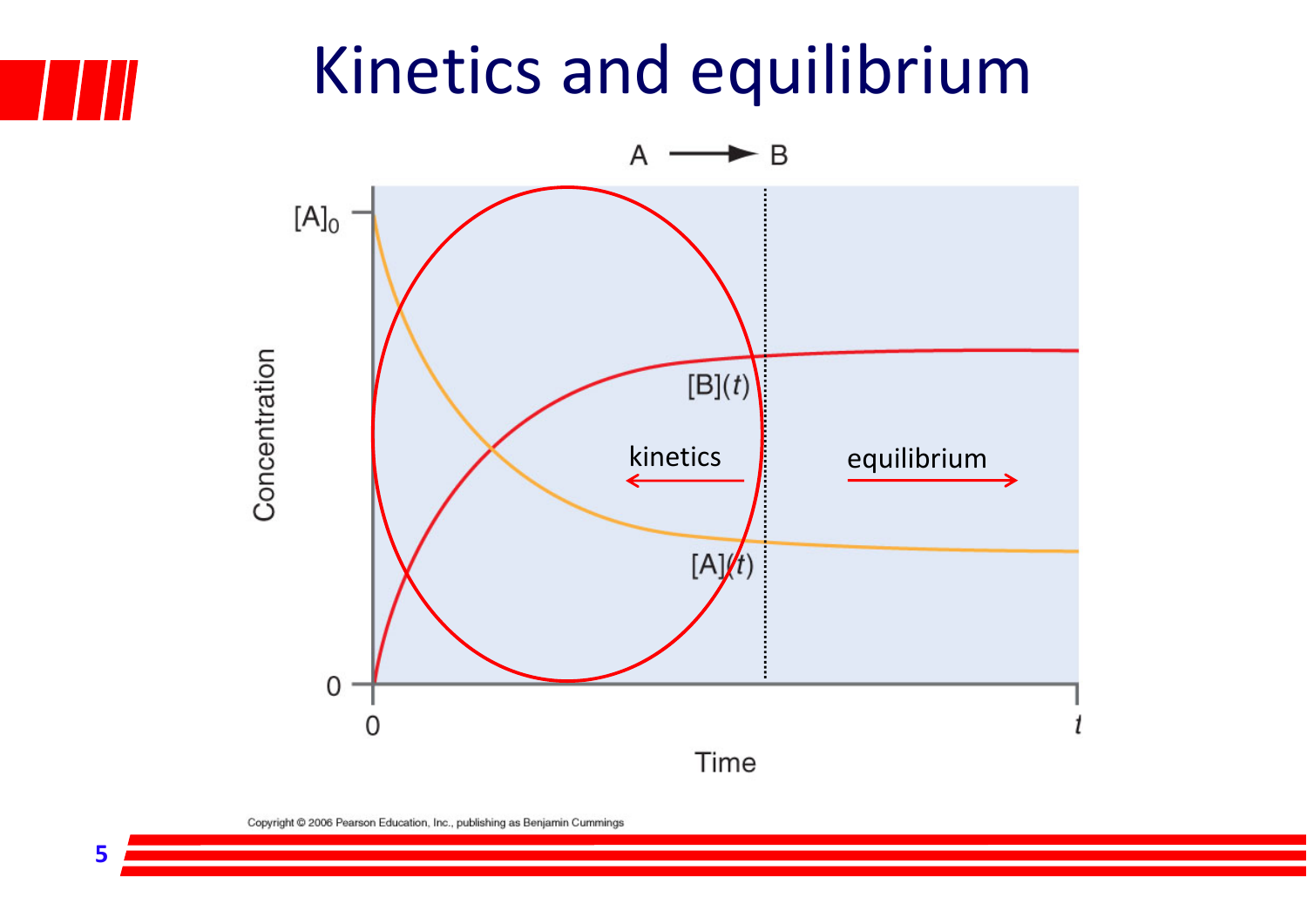## Thermodynamics

#### **Properties of interest:**

- $\triangleright$  Entropy
- $\triangleright$  Enthalpy

- $\triangleright$  Heat capacity (C<sub>p</sub> or C<sub>V</sub>)
	- Can be used for extrapolation of above
- Gibbs free energy (follows from *S* and *H)* Why?
- Chemical equilibria (ln K = $-\Delta G/RT)$
- Chemical insight/will a reaction happen?
	- –- endo vs. exothermic, spontaneous or not
- **Heat release, adiabatic flame temp. etc.**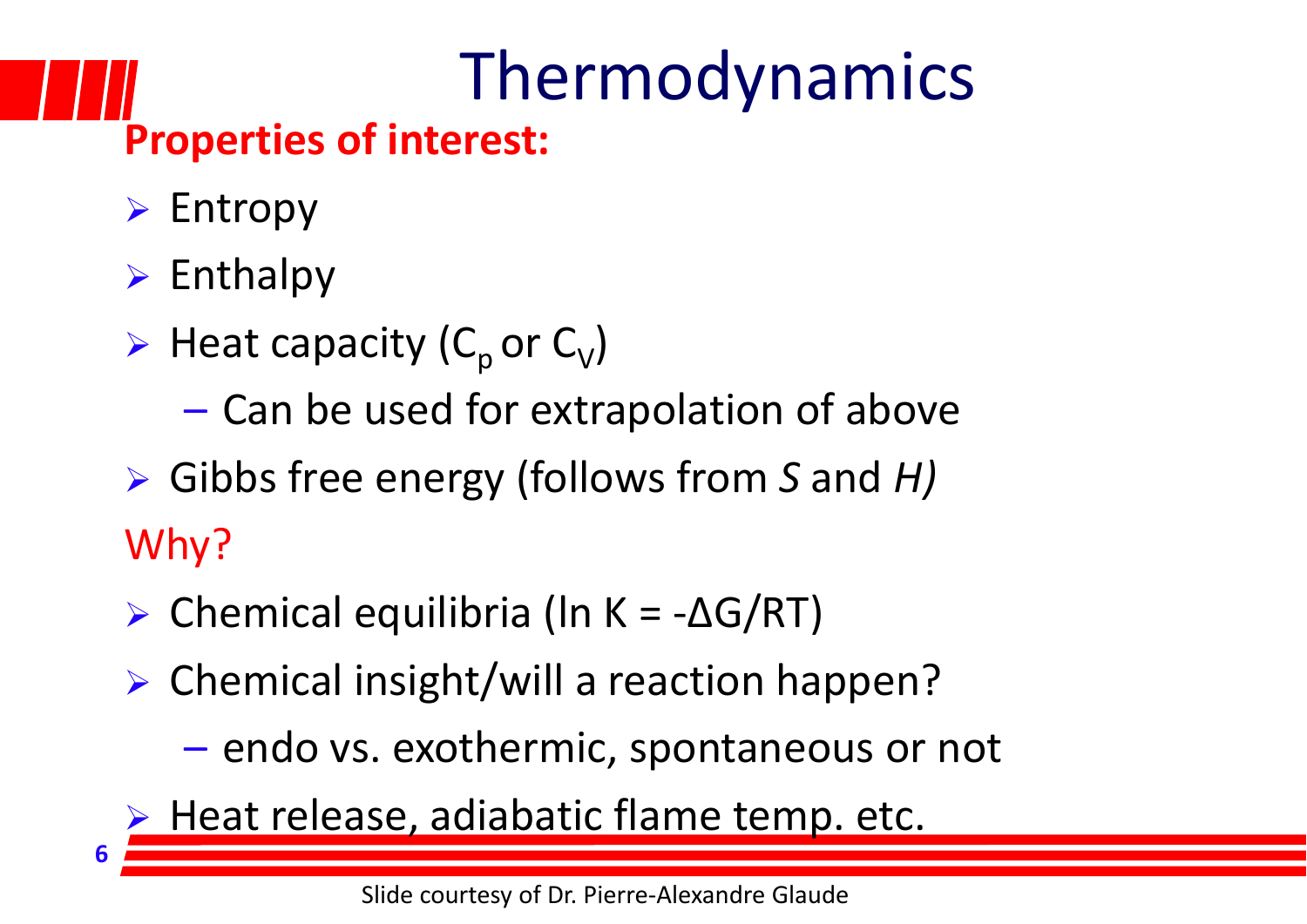#### Effect of thermochemistry on τ



J. Bugler et al., J. Phys. Chem. A (2015) 119(28) 7510–7527.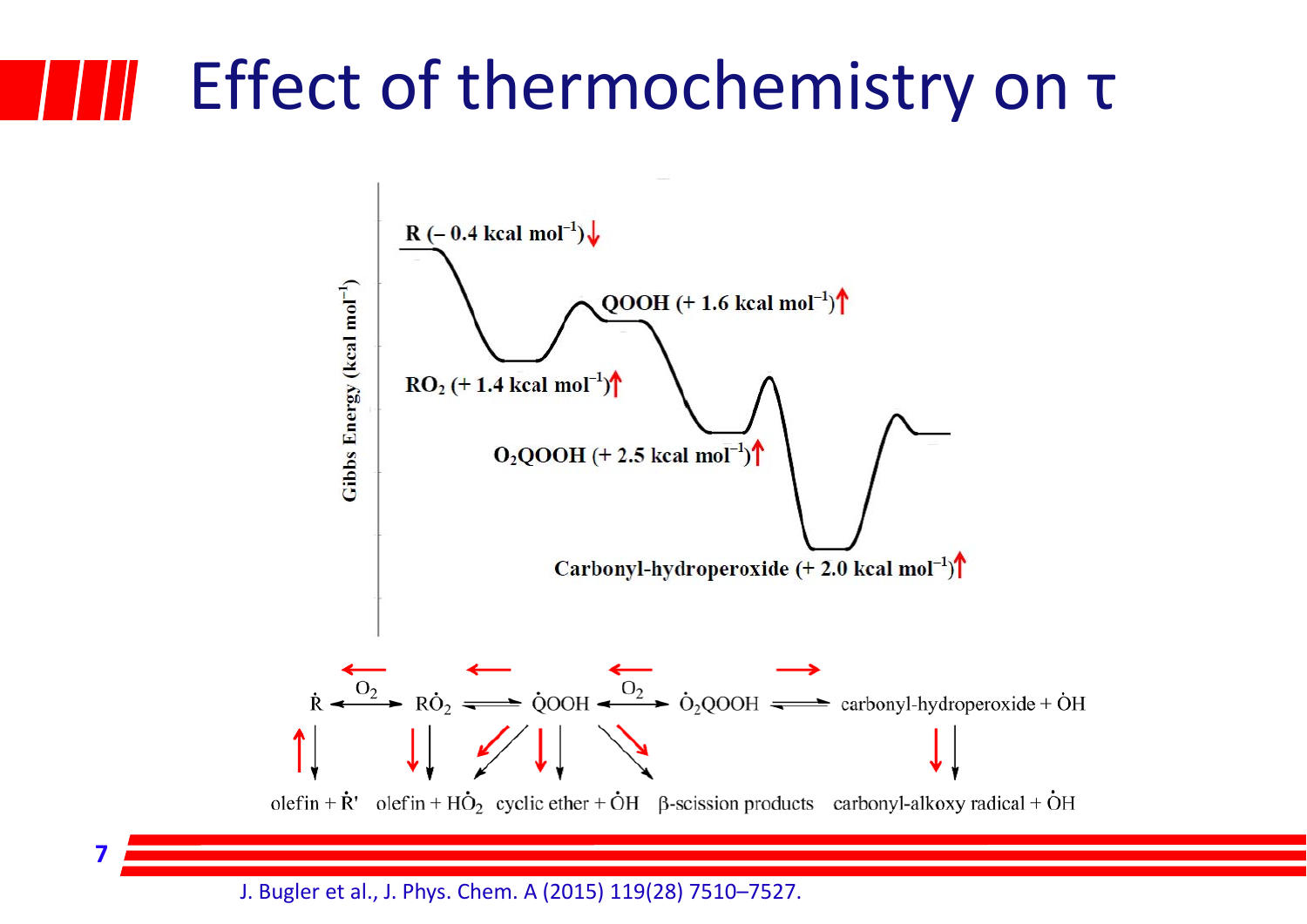#### Effect of thermochemistry on τ *n*‐Pentane oxidation  $φ = 1.0$  in air **100** Ignition Delay Time (ms) **Ignition Delay Time (ms)** О L П **10**  $\Box$ .<br>Qrd  $\Box$ **1** 1.6 **1.0 1.2 1.4 1.6** $10^3 / T(K^1)$

J. Bugler et al., J. Phys. Chem. A (2015) 119(28) 7510–7527.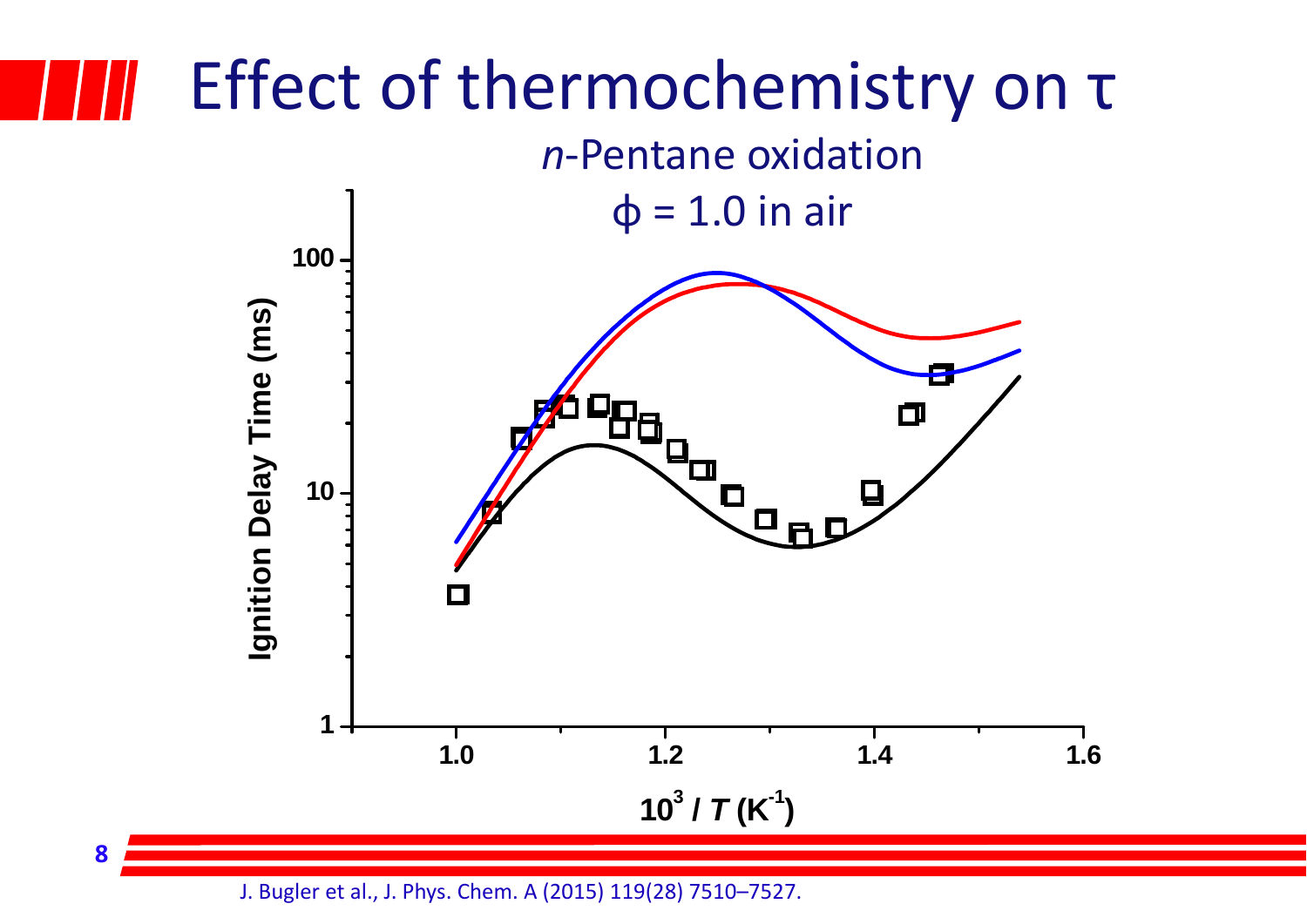## Enthalpy of Formation

#### **Molar standard enthalpy of formation ΔfH°:**

- $\triangleright$  Is the heat involved when one mole of a substance is produced from its elements in their standard state (1 bar for gases, usually 25°C).
- $\triangleright$  Standard enthalpy of formation of ammonia  $1/2$  N<sub>2</sub> + 3/2 H<sub>2</sub>  $\rightarrow$  NH<sub>3</sub>
- Conventionally, standard enthalpy of elements is fixed to 0 kJ/mol at standard state.
	- $\triangleright$  H<sub>2</sub> for hydrogen gas, O<sub>2</sub> for oxygen etc.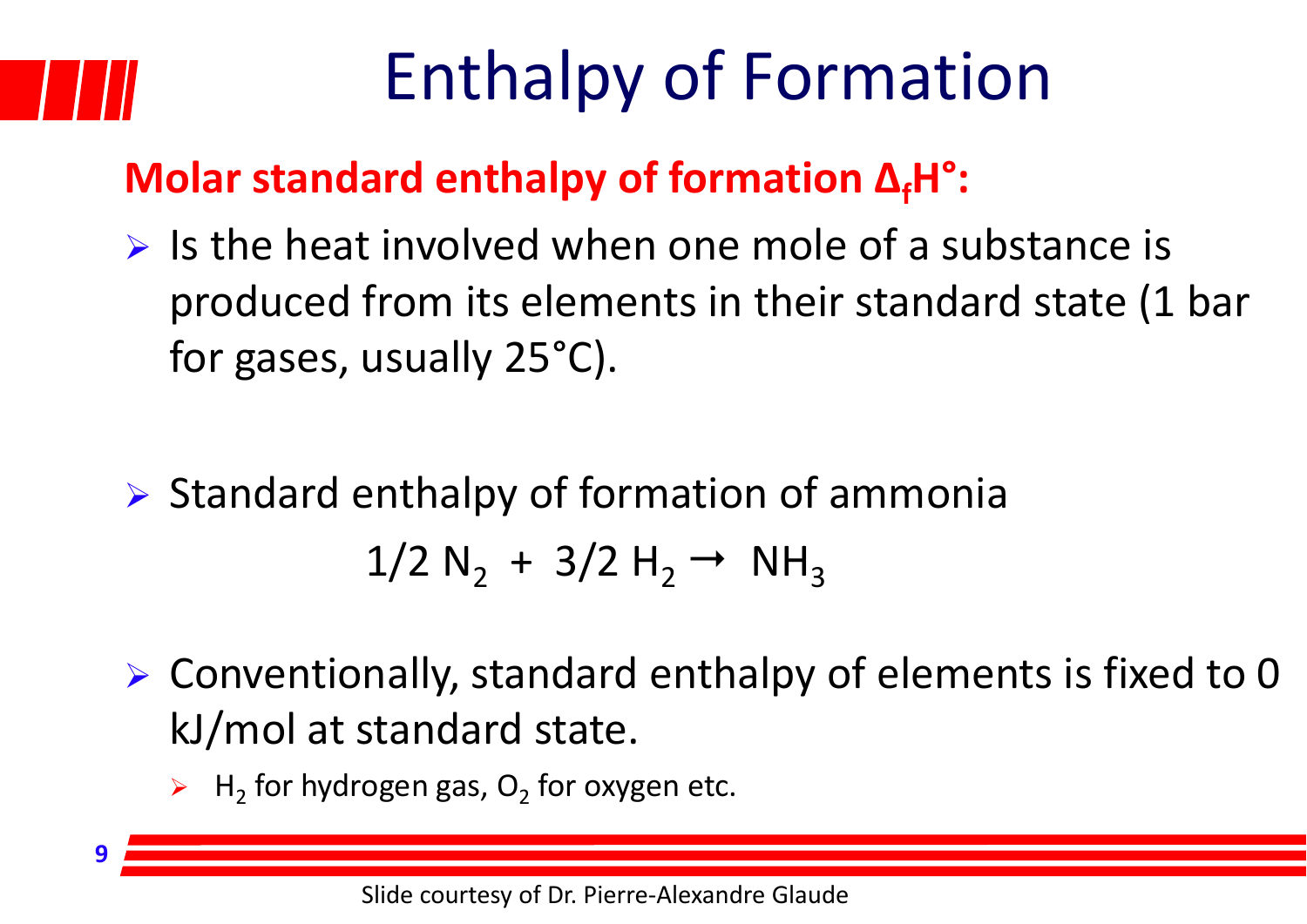

## Thermodynamic data

**Tabulated data** Standard enthalpy of formation,  $\Delta_f H^0$ Standard entropy of formation,  $\Delta_f$ S<sup>0</sup> Specific heat capacity,  $C_p(T)$ 

Sources of data **Experiments** Ab initio calculations Empirical schemes based on observed rules in experimental or ab initio data



**10**

Slide courtesy of Prof György Lendvay, Eötvös University, Budapest, Hungary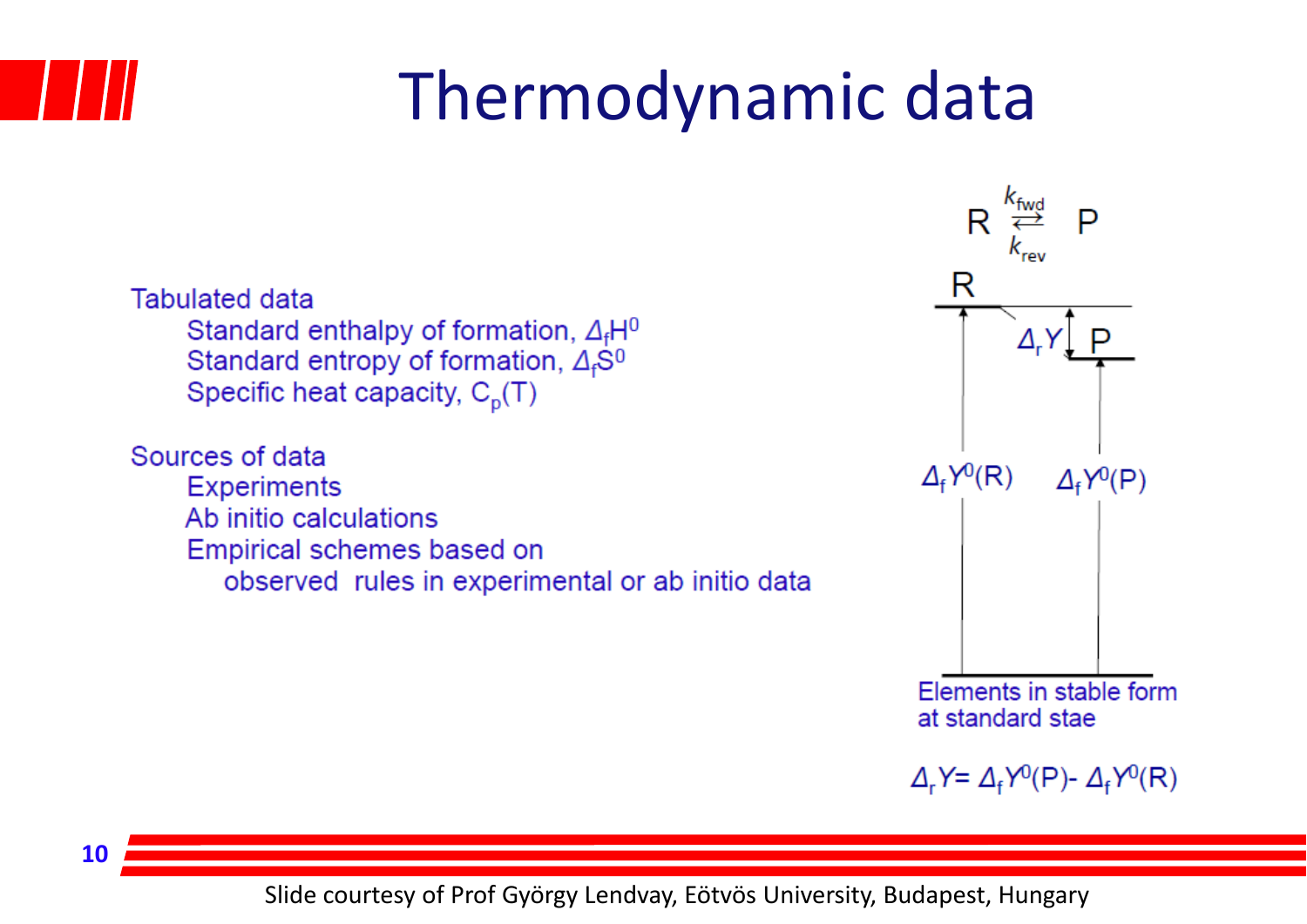#### Thermodynamic data: Experimental sources

Enthalpy of formation,  $\Delta_r H$ Determine the enthalpy change of any reaction  $\Delta_r H$ Calculate enthalpy of formation from  $\Delta_r H$ and those of known reaction partners

$$
\Delta_{\rm f} H^0(R) = \Delta_{\rm r} H + \Delta_{\rm f} Y^0(P)
$$



Entropy of formation,  $\Delta_r$ S Rarely measured directly (from temperature dependence of  $K_r$ ) Calculated from experimental molecular parameters using statistical thermodynamics

Specific heat capacities,  $C_p$ Can be measured directly for stable species Calculated from experimental molecular parameters using statistical thermodynamic

**11**



generally simplified formulas of statistical thermodynamics

Slide courtesy of Prof György Lendvay, Eötvös University, Budapest, Hungary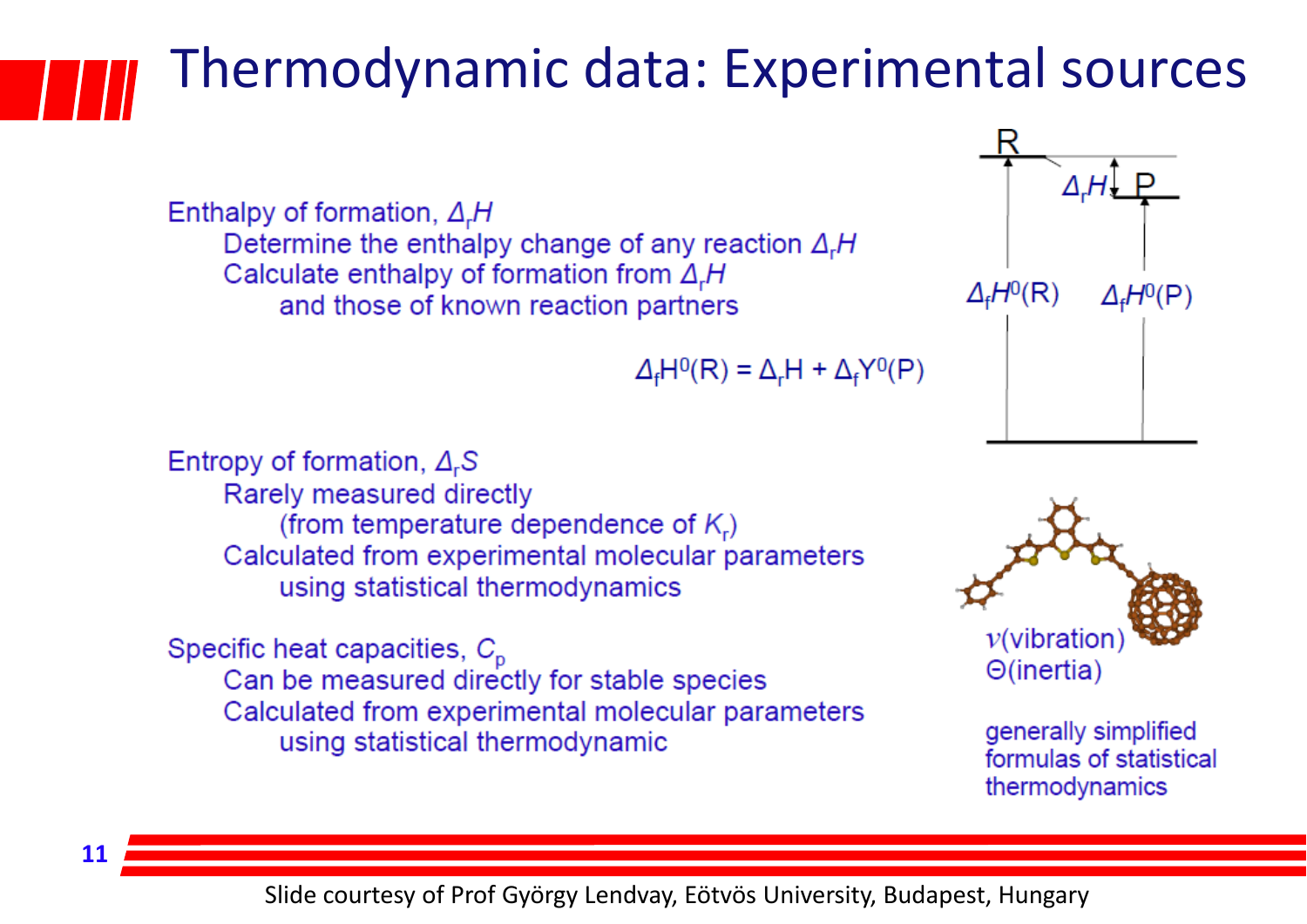

## Enthalpy of Formation

#### **Variation with temperature:**

At constant pressure:

$$
\Delta H_{(T2-T1)} = Q_{\rm p} = C_{\rm p} \Delta T
$$

 $\triangleright$  C<sub>p</sub> is the heat capacity at constant pressure of the compound.

 $\triangleright$  By integration, the enthalpy of formation of a compound at a temperature T is calculated by:

$$
\Delta_f H_{(T)}^{\circ} = \Delta_f H_{298\,\mathrm{K}}^{\circ} + \int_{298}^{T} \Delta_r C_P^{\circ} dT = \Delta_f H_{298\,\mathrm{K}}^{\circ} + \int_{298}^{T} \left(C_{P_{\text{molecule}}}^{\circ} - C_{P_{\text{elements}}}^{\circ}\right) dT
$$

- Permits derivation an analytic expression as <sup>a</sup> function of T
	- **12**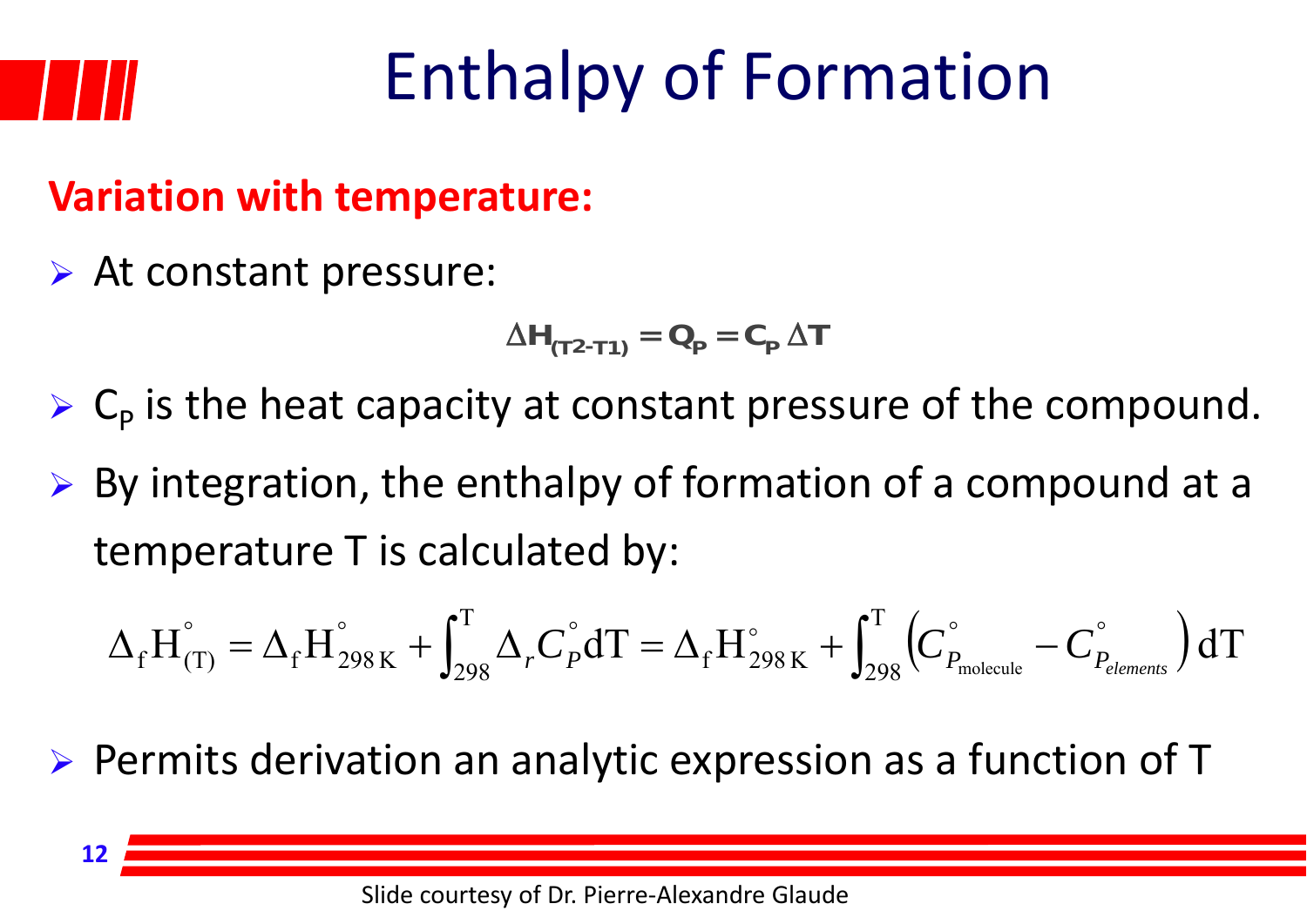**13**

## Entropy

- $\triangleright$  Linked to the number of states of the particles in the system
- $\triangleright$  In a reversible transformation  $\Delta_rS = Q/T$
- $\triangleright$  The entropy represents the extensivity of the thermal energy of a system at the temperature T.
- $\triangleright$  Entropy of elements at 0 K = 0 kJ/mol
- **Free Energy** (Gibbs, G) indicates spontaneity of reaction
	- Dependent on Enthalpy and Entropy
	- Contribution of Entropy becomes important as T increases

$$
G = H - TS
$$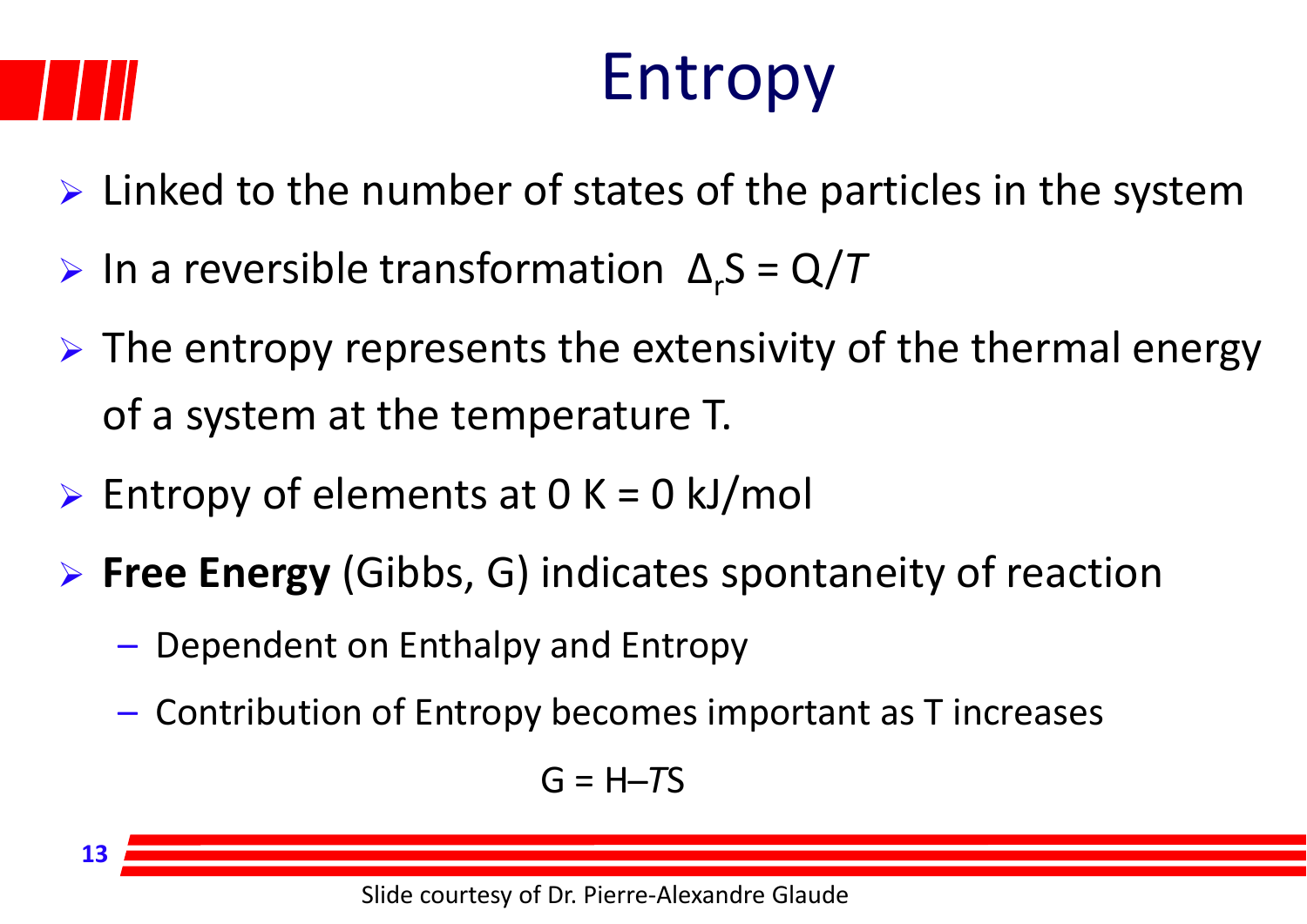## Thermodynamics

#### **How do we determine** *CP, S, H?*

- Experiment—Combustion Calorimetry
	- Foundation of thermodynamics BUT….
	- – $-$  Time consuming
	- Difficult/expensive
	- Fine for stable species, what about radicals?

#### Modern design



Y.I. Alexandrov Thermochim. Acta 382, 55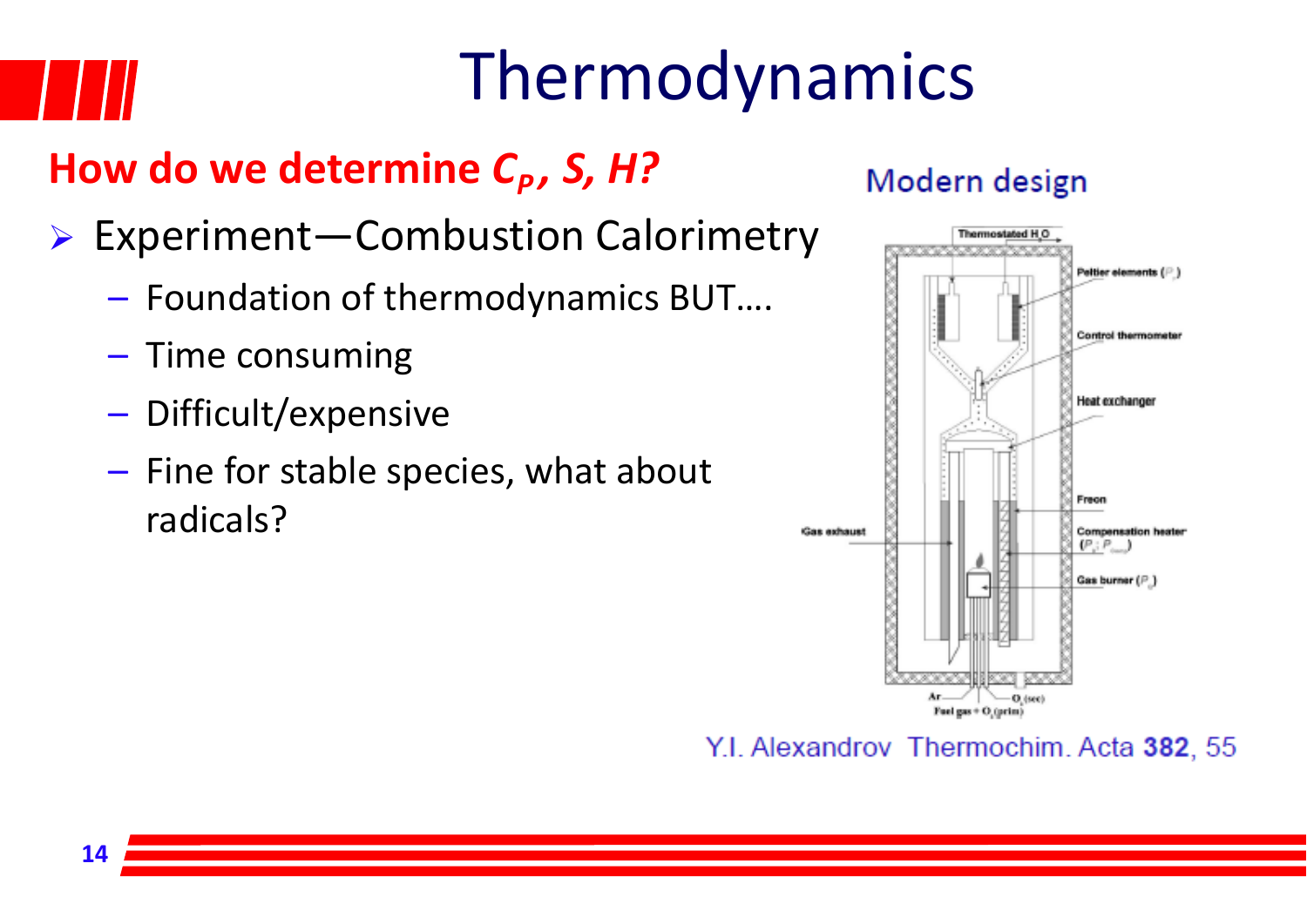### Non‐experimental methods

Ab initio quantum chemistry

Solving the Schrödinger equation for a molecule provides its energy and its thermodynamic properties

In principle.

In fact, the methods of ab initio quantum chemistry are approximate

Estimation of thermodynamic parameters based on empirical rules Group additivity method

Ab initio methods

are based on a few approximations and a real effort to fix the problems of the approximations

Group additivity

within certain limits of accuracy the thermodynamic properties of properly selected groups add up to that of a molecule data can be borrowed from information on one or more similar molecules the question is the "limit of accuracy".

**15**

Slide courtesy of Prof György Lendvay, Eötvös University, Budapest, Hungary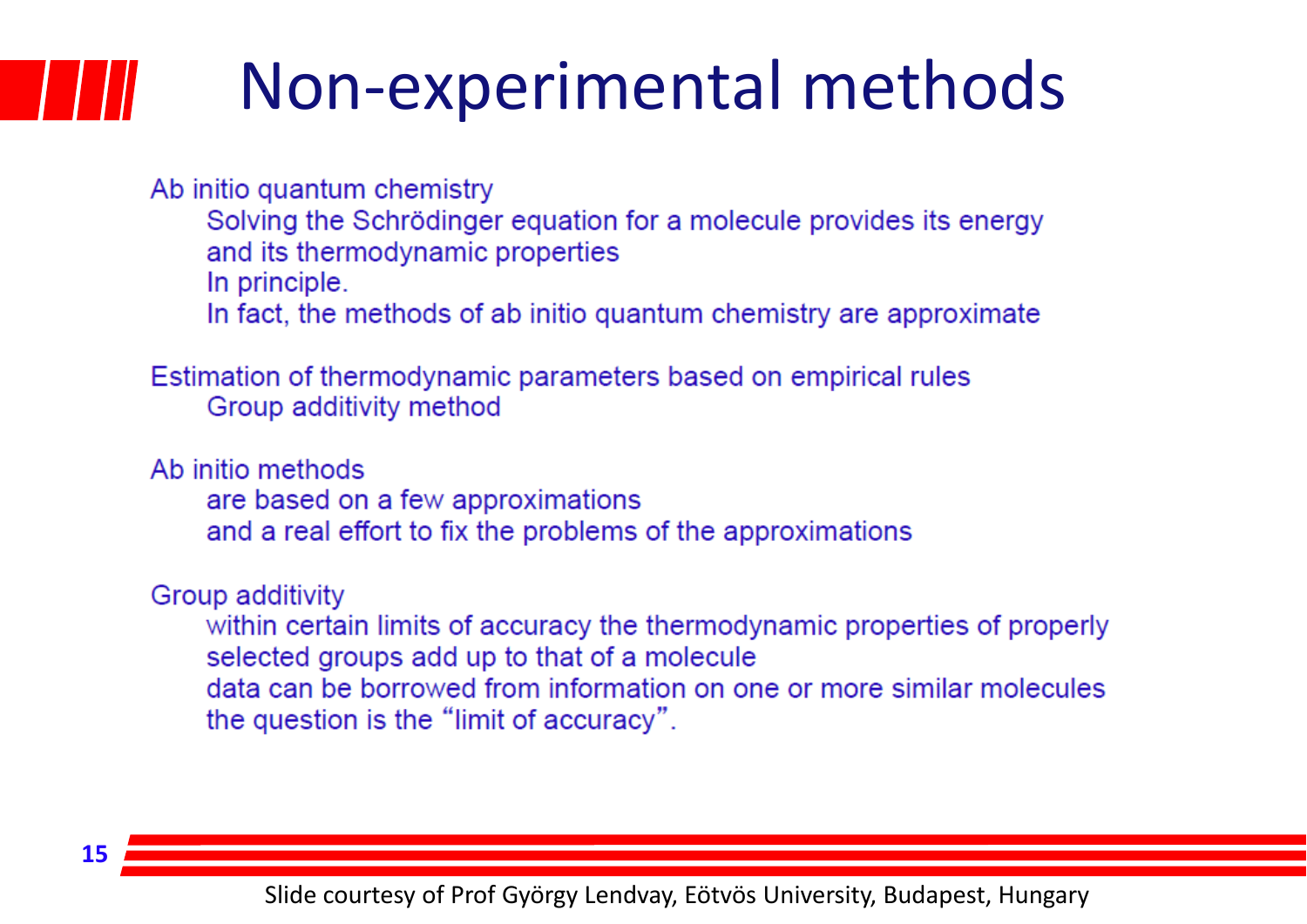## **What is it?**

## Group Additivity

- $\triangleright$  Empirical method for estimation of thermodynamics
- ▶ Pioneered by Prof. Sidney W. Benson
- Thermodynamic functions dependent on:
	- Nature of each atom in <sup>a</sup> molecule and
	- Nature of each of their bonding partners (short range effects)
	- Long range effects can be important
- Molecule split into groups
- $\triangleright$  Each group makes a contribution to thermo. functions of molecule



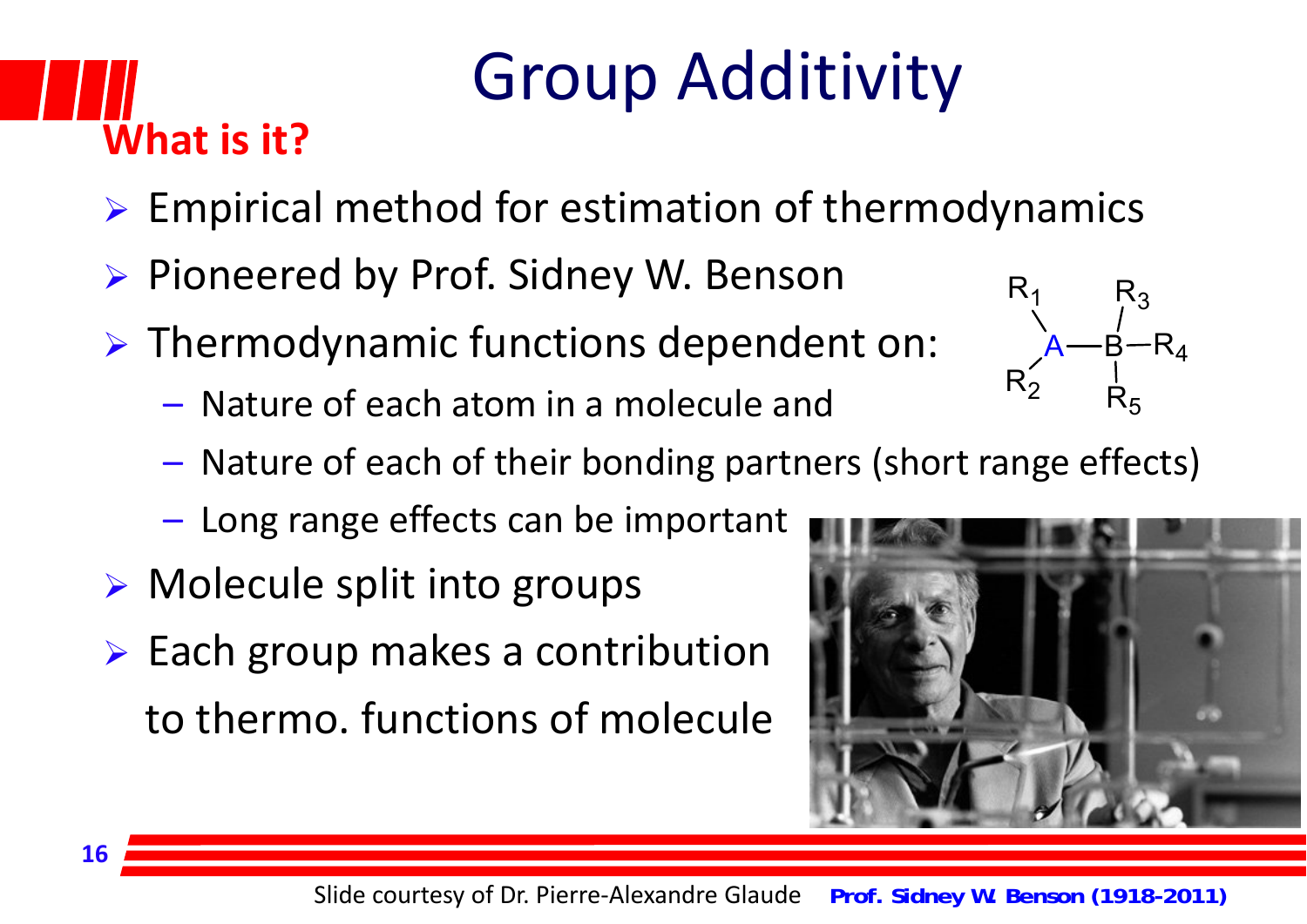#### **Consider Ethane:**

▶ Simple molecule with 2 identical groups (C/C/H<sub>3</sub>)

 $H_3C$  -  $CH_3$ 

 $\triangleright$  Thermodynamics well known

$$
\triangleright \ \Delta H_f^0 = -84. \pm 0.4 \ \text{kJ/mol (NIST)}
$$

- Contribution of each group <sup>=</sup> ‐42.0 kJ/mol
- $\triangleright$   $C_{p}$  298.15 K = 52.49 J/mol (NIST)
	- Contribution of each group <sup>=</sup> 26.25 J/mol
- *S*<sup>0</sup> 298.15 K <sup>=</sup> 229.28 J/mol
	- Contribution of each group…..not as simple
	- **Corrections for molecular symmetry are applied**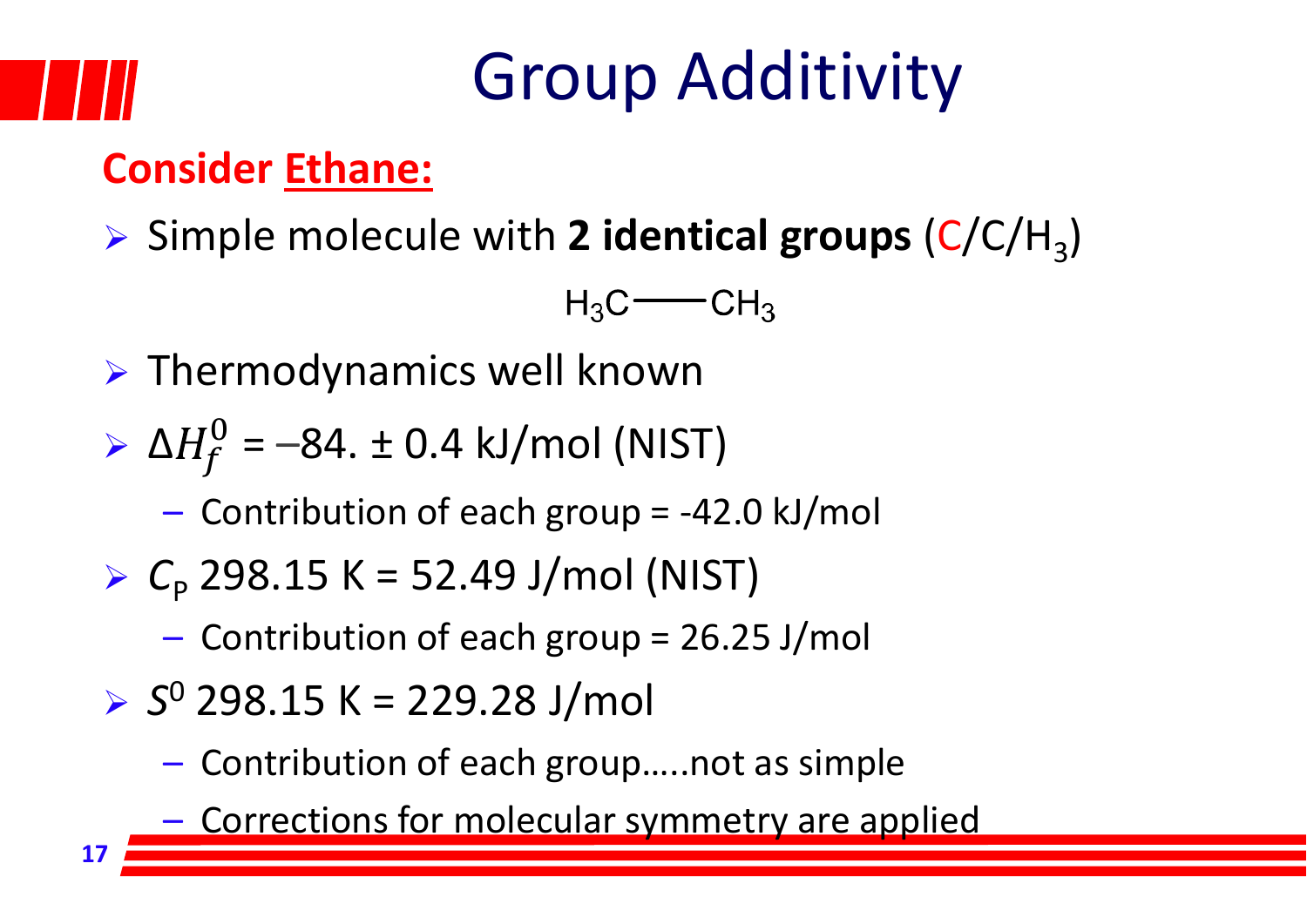#### Group Additivity **Entropy calculations:**

- Sum of the group contributions: intrinsic entropy  $S^{\circ}$
- Correction for symmetry:

 $\delta {\mathsf S}^\circ$ = —R ln  $\sigma$ 

- $\triangleright$   $\sigma$  = number of symmetries in the molecule =  $\sigma_{ext} \times \sigma_{int}$ 
	- $\sigma_{\text{ext}}$  number of external symmetries (rotation of molecule)
	- $\sigma$  <sub>int</sub> number of internal symmetries (rotations around single bonds)
- Ethane  $\sigma_{ext}$  = 2,  $\sigma_{int}$  = 9, total correction =–R ln(18)
- $\triangleright$  Similar corrections for optical isomers = +R ln(# of OI)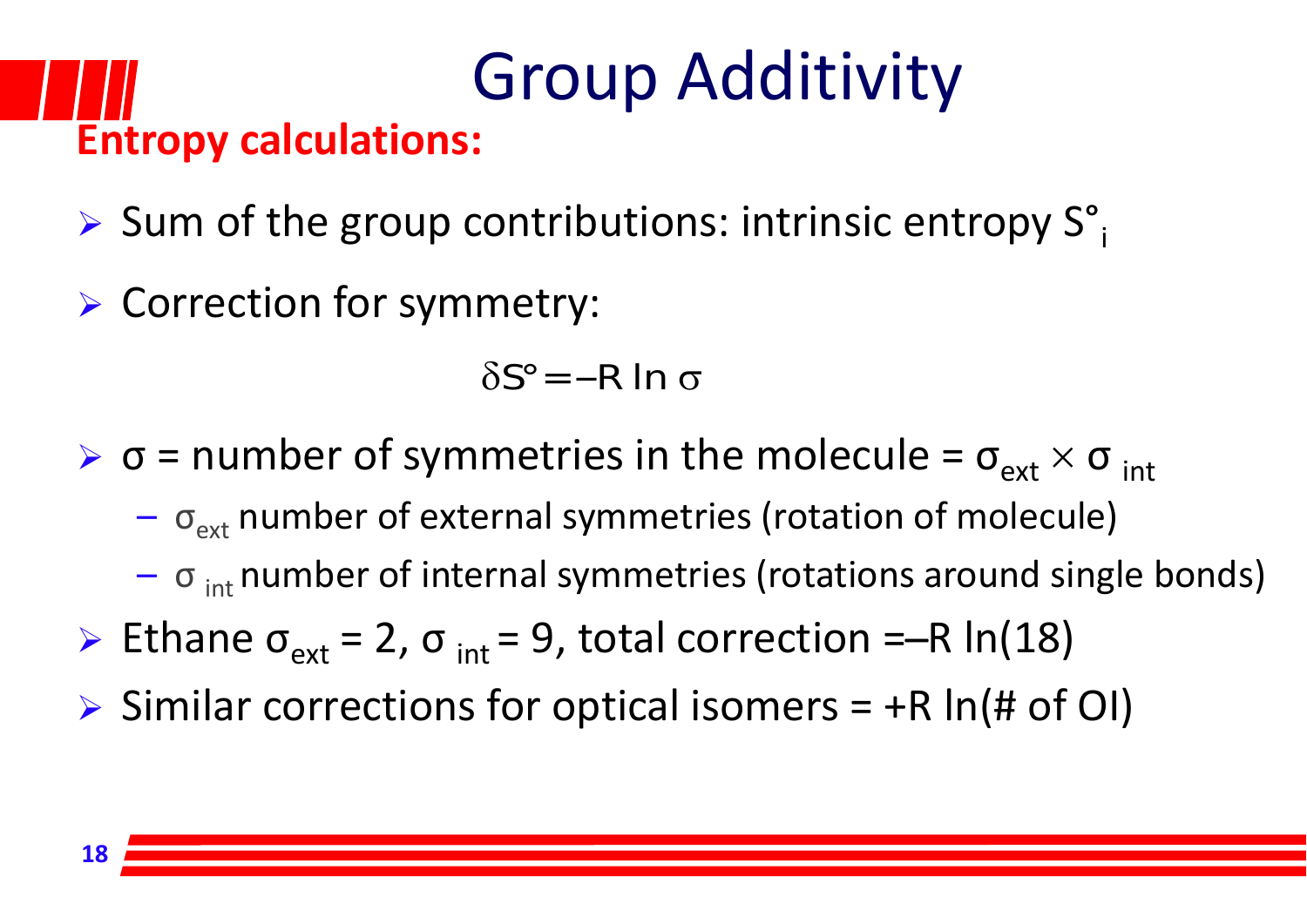

#### **What about free radicals?**

- Estimated through definition of 'Bond Increments' or 'Bond Dissociation' values for H, S and  $\mathsf{C}_\mathsf{p}$
- ► RH -> R·+H· Δ<sub>r</sub>H = Bond Dissociation Energy (BDE)

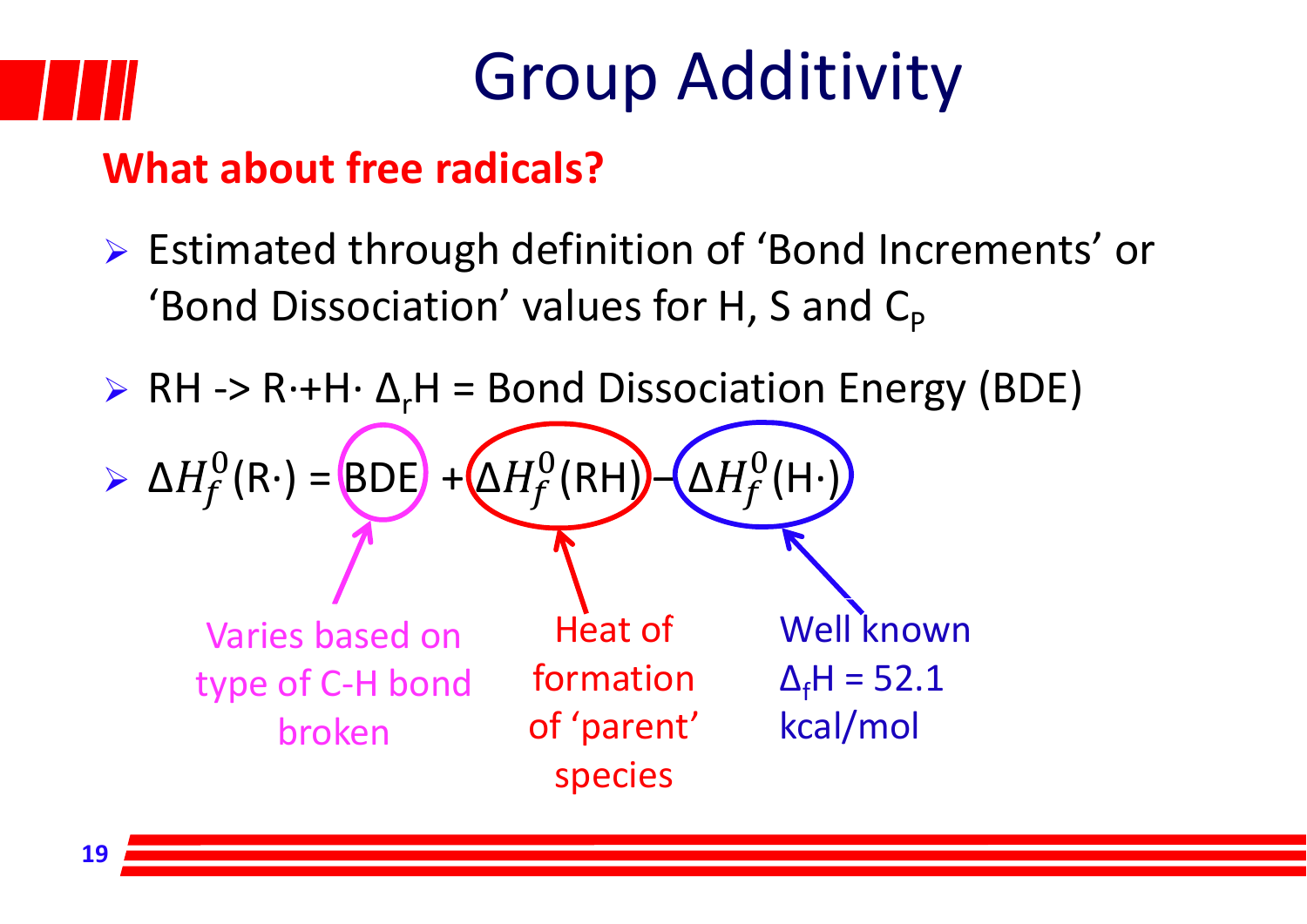

#### $\triangleright$  Strength of C-H bond depends on stability of radical

Type <sup>=</sup> primary, 101.1 kcal/mol



 $H_3C$  -  $CH_2^{\bullet}$ 

Type <sup>=</sup> secondary, 98.45 kcal/mol

Type <sup>=</sup> tertiary, 96.50 kcal/mol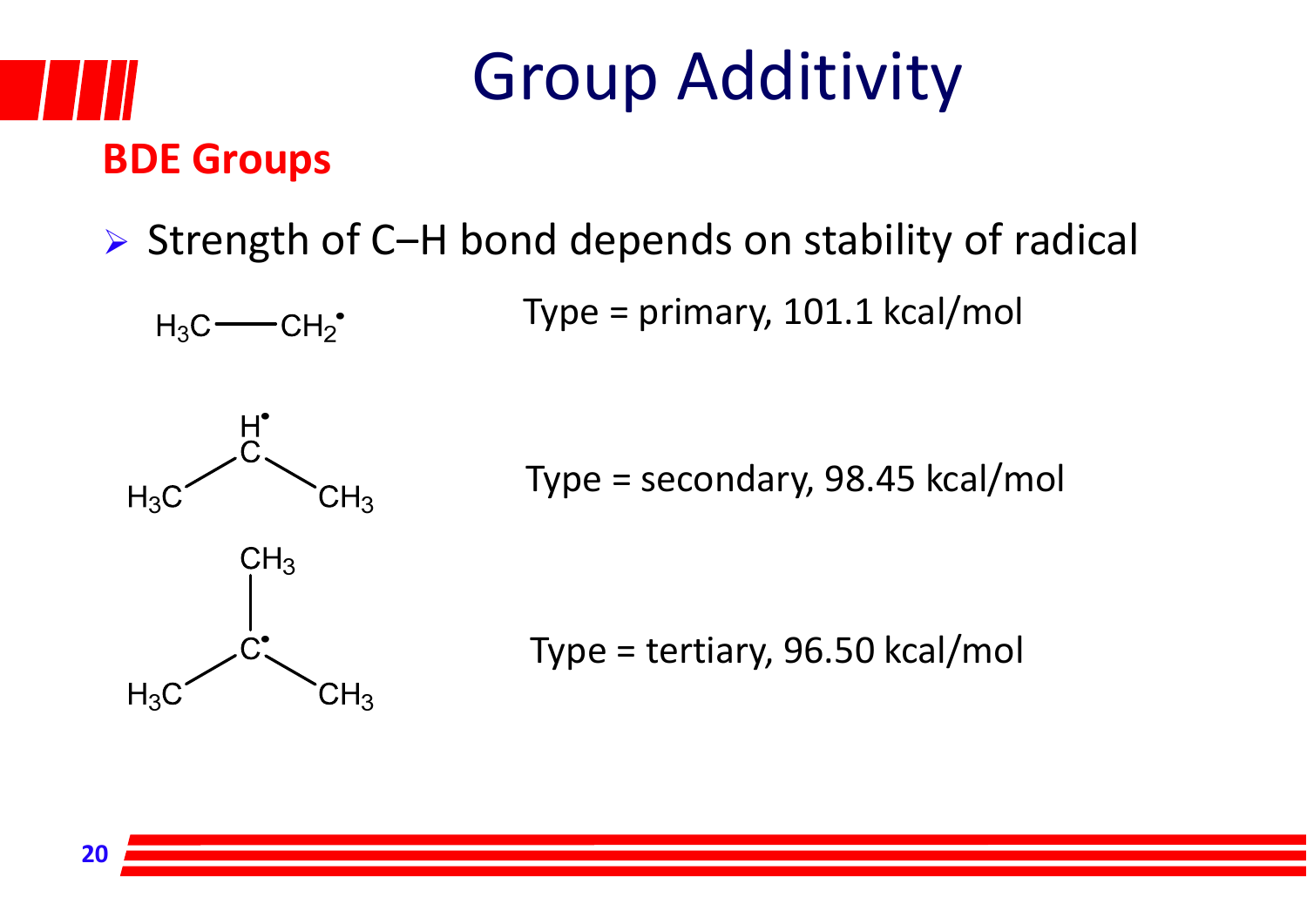#### **BDE Groups**

- $\triangleright$  Strength of C-H bond depends on stability of radical
- Electron delocalization leads to more stable radicals
	- Reduces BDE



Type <sup>=</sup> primary allylic, 88.2 kcal/mol

Compare with primary alkane (101.1 kcal/mol)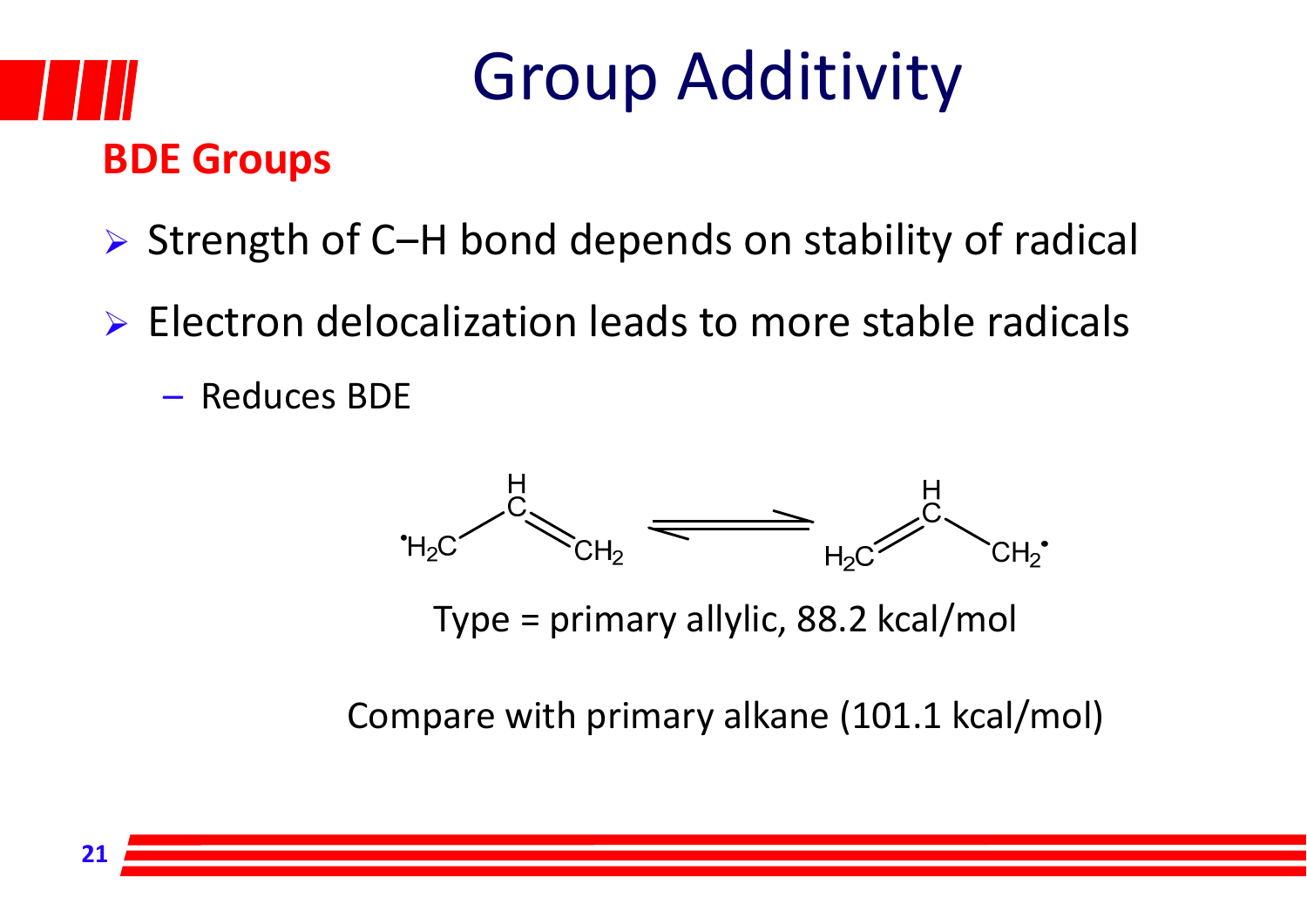# **BDE Groups**

### Group Additivity

#### Locally bonded electronegative atoms reduce BDE



96.2 kcal/mol

#### Compare with primary alkane (101.1 kcal/mol)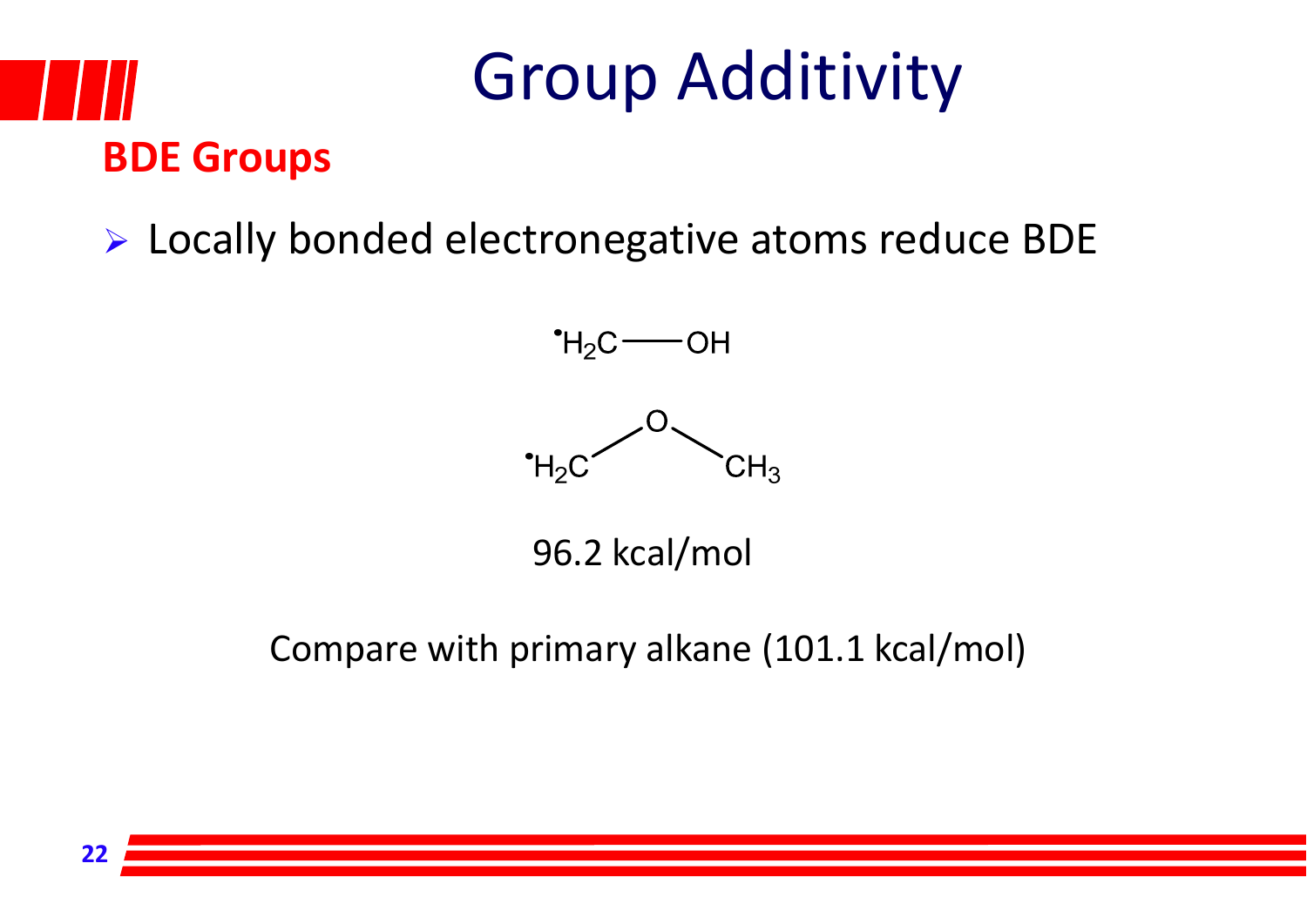#### **Can be applied to:**

- Alkanes, alkenes, alkynes
- $\triangleright$  Alcohols, ethers
- $\triangleright$  Ketones, aldehydes
- Cycloalkanes, aromatics
- Pretty much everything…BUT…
- Parameterization against experiment and/or quantum chemical calculations necessary for best results and widest range of applicability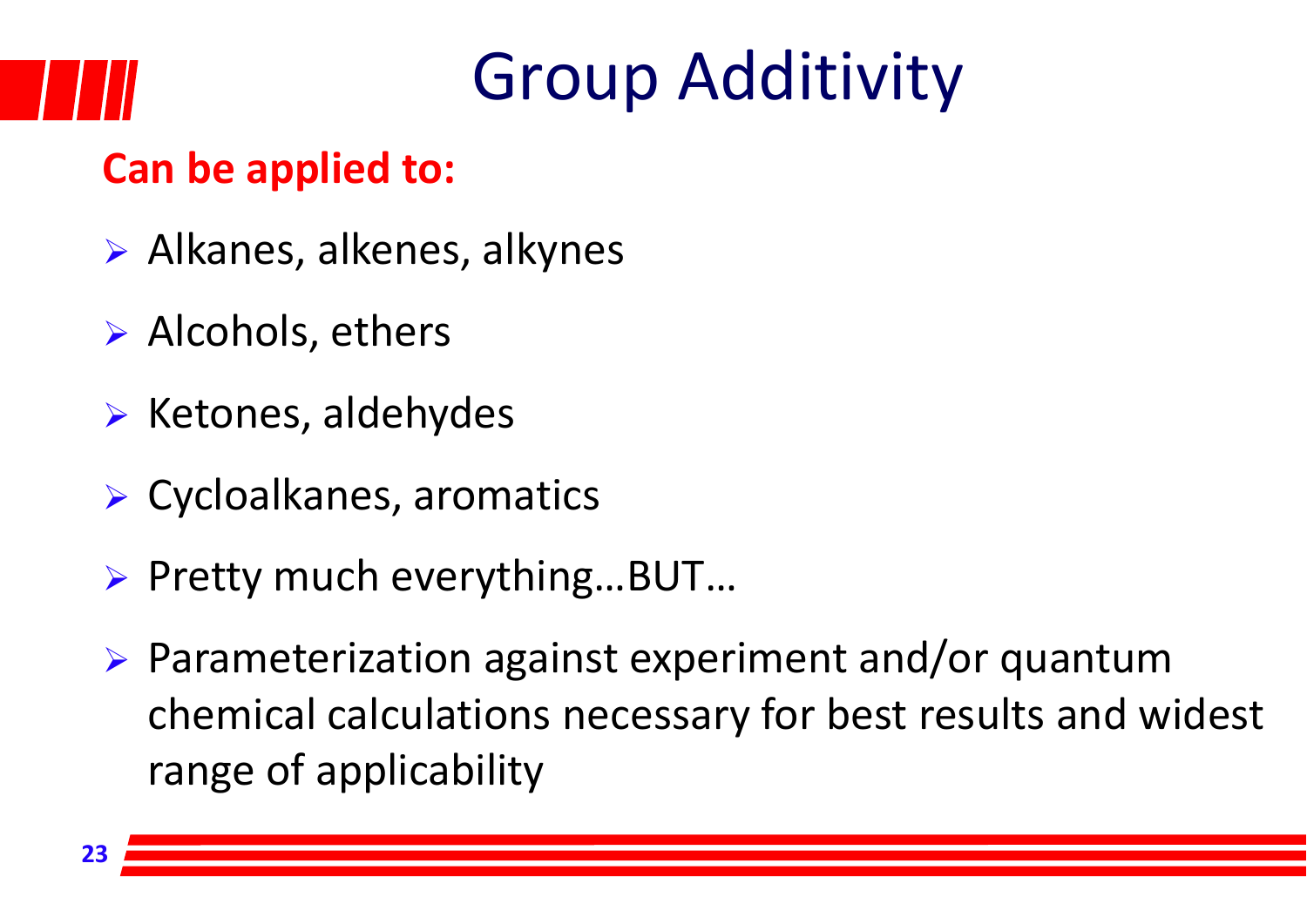### Groups and super‐atoms

- **Atom differentiation according to the type of liaison**
- **C: sp<sup>3</sup> carbon atom, 4 single bonds**
- $C_d$ :  $sp^2$  carbon atom, 1 double bond, 2 single,  $\equiv$  divalent atom
- $C_t$ : sp carbon atom, 1 triple bond, 1 single,  $\equiv$  monovalent atom
- **C<sub>a</sub>: allene-like carbon atom, C=C=C, ending atoms are C<sub>d</sub>**
- $C_{\rm R}$ : carbon-atom in aromatic rings,  $\equiv$  trivalent atom
- **C<sub>BF</sub>: "fused carbon" carbon-atom belonging to several aromatic rings,**  $\equiv$  **trivalent atom**

#### **Super‐atoms:**

**C=O, carbonyl group (CO) divalent NO, NO2, SO2, PO…**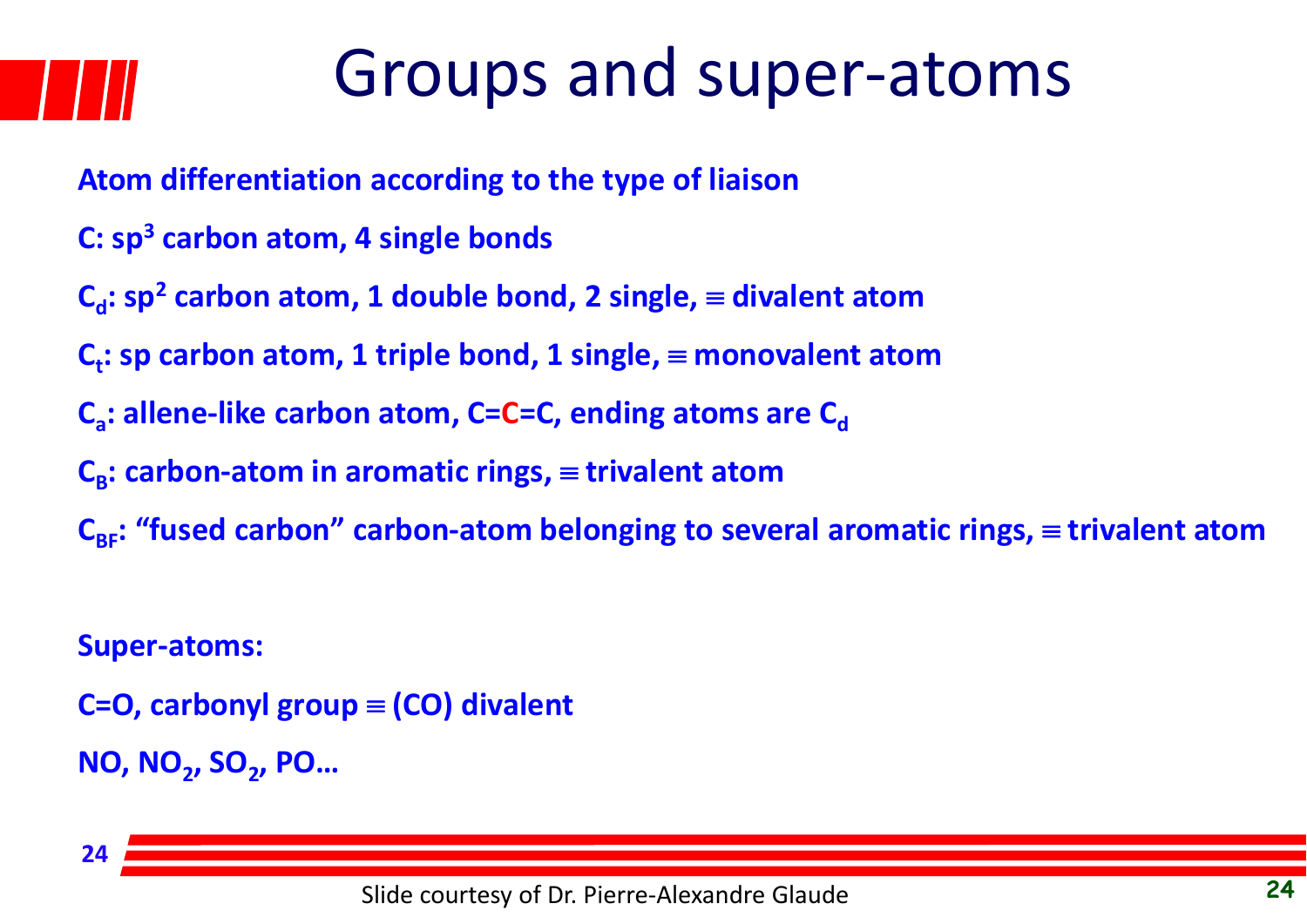

**Thermochemical** Kinetics, 2nd Ed.

**Sidney W. Benson** 

## Benson's groups

|                                       |                             |                              |                                     |        |        | $C_{\rm P}^o$ |        |        |
|---------------------------------------|-----------------------------|------------------------------|-------------------------------------|--------|--------|---------------|--------|--------|
| Group                                 | $\Delta H_f^{\circ}$<br>298 | $S_{\rm int}^{\circ}$<br>298 | 400<br>300<br>30.41<br>6.19<br>7.84 | 500    | 600    | 800           | 1000   |        |
| $C - (H)3(C)$                         | $-10.20$                    |                              |                                     |        | 9.40   | 10.79         | 13.02  | 14.77  |
| $C - (H)2(C)2$                        | $-4.93$                     | 9.42                         | 5.50                                | 6.95   | 8.25   | 9.35          | 11.07  | 12.34  |
| $C - (H)(C)3$                         | $-1.90$                     | $-12.07$                     | 4.54                                | 6.00   | 7.17   | 8.05          | 9.31   | 10.05  |
| $C - (C)4$                            | 0.50                        | $-35.10$                     | 4.37                                | 6.13   | 7.36   | 8.12          | 8.77   | 8.76   |
| $C_d$ (H) <sub>2</sub>                | 6.26                        | 27.61                        | 5.10                                | 6.36   | 7.51   | 8.50          | 10.07  | 11.27  |
| $C_d$ (H)(C)                          | 8.59                        | 7.97                         | 4.16                                | 5.03   | 5.81   | 6.50          | 7.65   | 8.45   |
| $C_{d}$ – $(C)_{2}$                   | 10.34                       | $-12.70$                     | 4.10                                | 4.61   | 4.99   | 5.26          | 5.80   | 6.08   |
| $C_{d}$ (C <sub>d</sub> )(H)          | 6.78                        | 6.38                         | 4.46                                | 5.79   | 6.75   | 7.42          | 8.35   | 8.99   |
| $C_d$ (C <sub>d</sub> )(C)            | 8.88                        | $-14.6$                      | (4.40)                              | (5.37) | (5.93) | (6.18)        | (6.50) | (6.62) |
| $[C_d-(C_B)(H)]$                      | 6.78                        | 6.38                         | 4.46                                | 5.79   | 6.75   | 7.42          | 8.35   | 8.99   |
| $C_{\mathbf{d}}$ (C <sub>B</sub> )(C) | 8.64                        | $(-14.6)$                    | (4.40)                              | (5.37) | (5.93) | (6.18)        | (6.50) | (6.62) |
| $[C_d - (C_t)(H)]$                    | 6.78                        | 6.38                         | 4.46                                | 5.79   | 6.75   | 7.42          | 8.35   | 8.99   |
| $C_d$ $(C_B)_2$                       | 8.0                         |                              |                                     |        |        |               |        |        |
| $C_d$ – $(C_d)_2$                     | 4.6                         |                              |                                     |        |        |               |        |        |

#### Table A.1. Group Values for  $\Delta H_f^{\circ}$ ,  $S_{\text{int}}^{\circ}$ , and  $C_{pT}^{\circ}$ , Hydrocarbons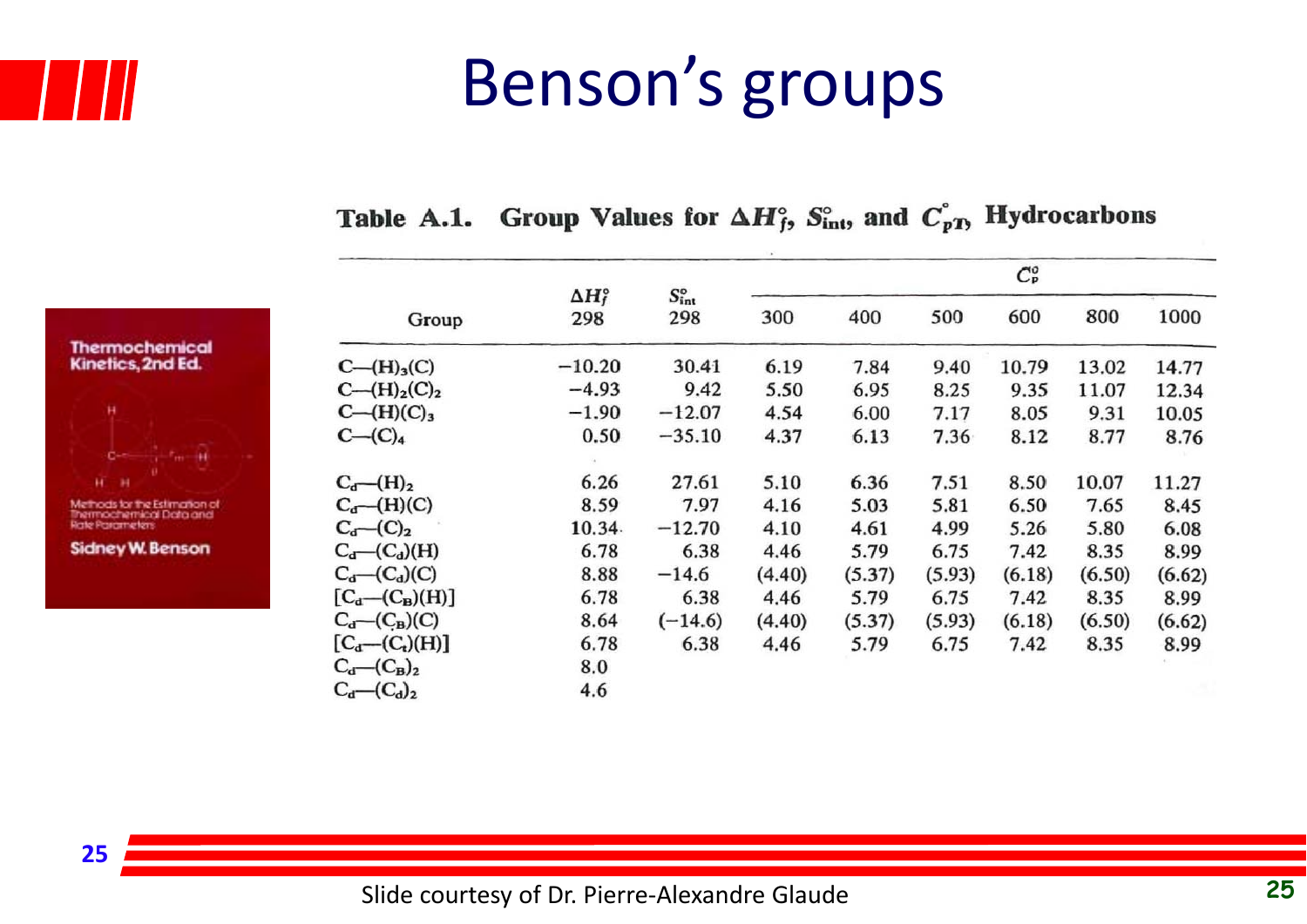

**26**

## Group Additivity

#### **2,2,4‐trimethylpentane (iso‐octane):**



|                | $C - (H)_{3}(C)$                            | 5 groups |
|----------------|---------------------------------------------|----------|
| $H_3C$         | $C-(H)_{2}(C)_{2}$                          | 1 group  |
| $13)$ $CH2CH3$ | $C-(H)(C)_{3}$                              | 1 group  |
|                | $C$ - $(C)$ <sub><math>\Lambda</math></sub> | 1 group  |

σ<sub>ext</sub> = 1, σ <sub>int</sub> = 729 Correction to symmetry  $-R \ln(729) = -13.1 \text{ cal/mol/K}$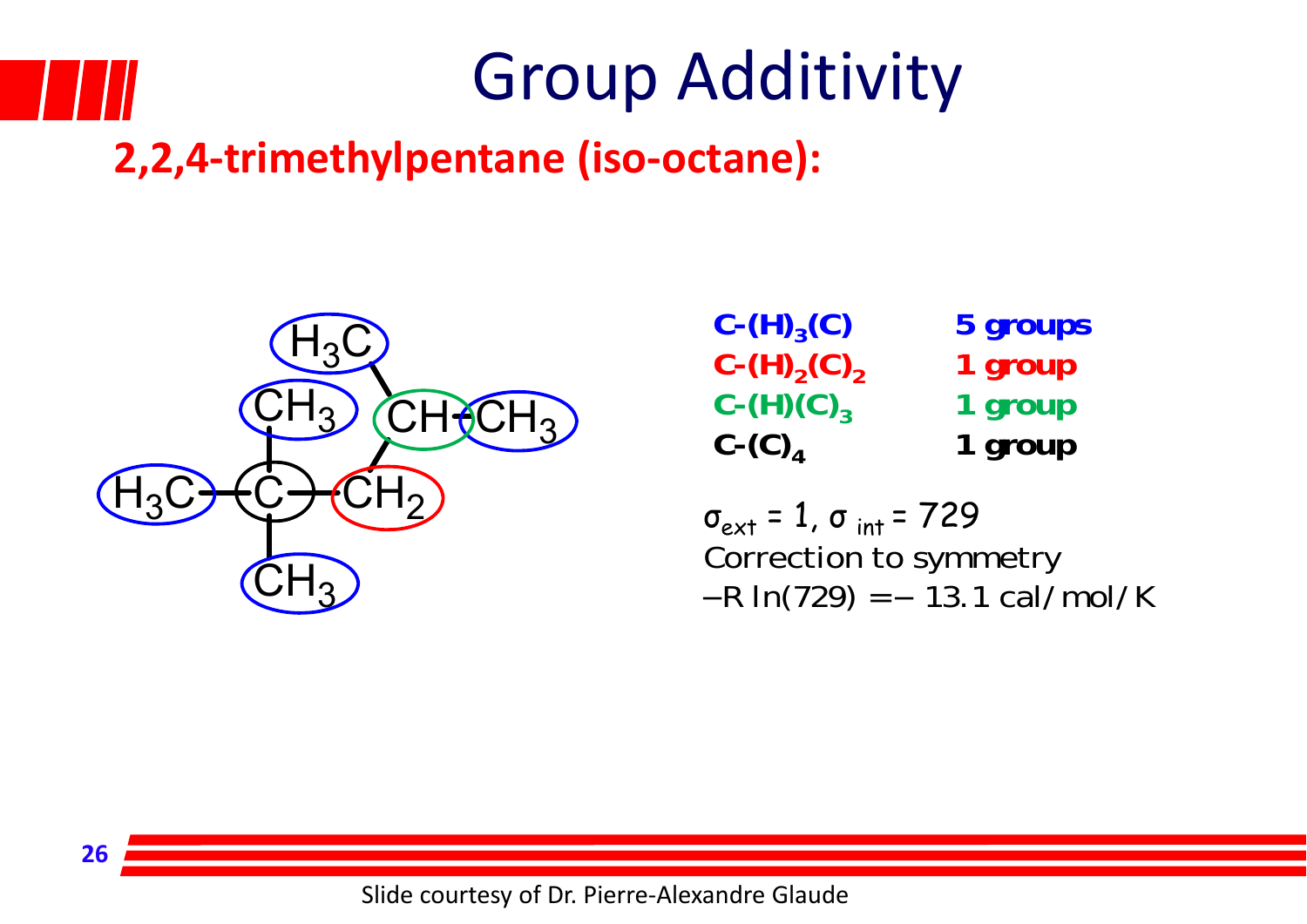**27**

### Gauche (C–C) interactions



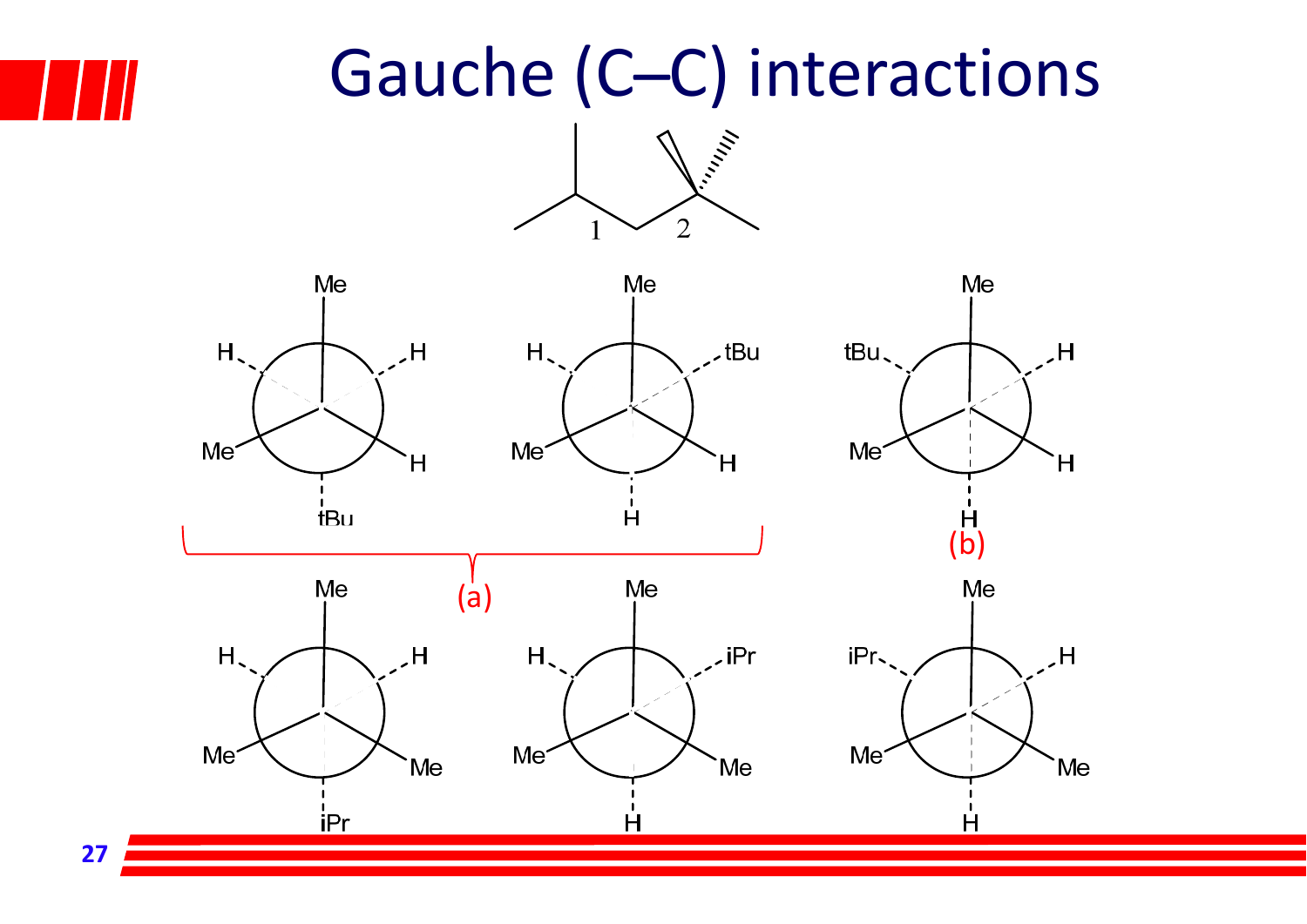## 1,5 (H-H) Interaction





1.5 kcal/mol

or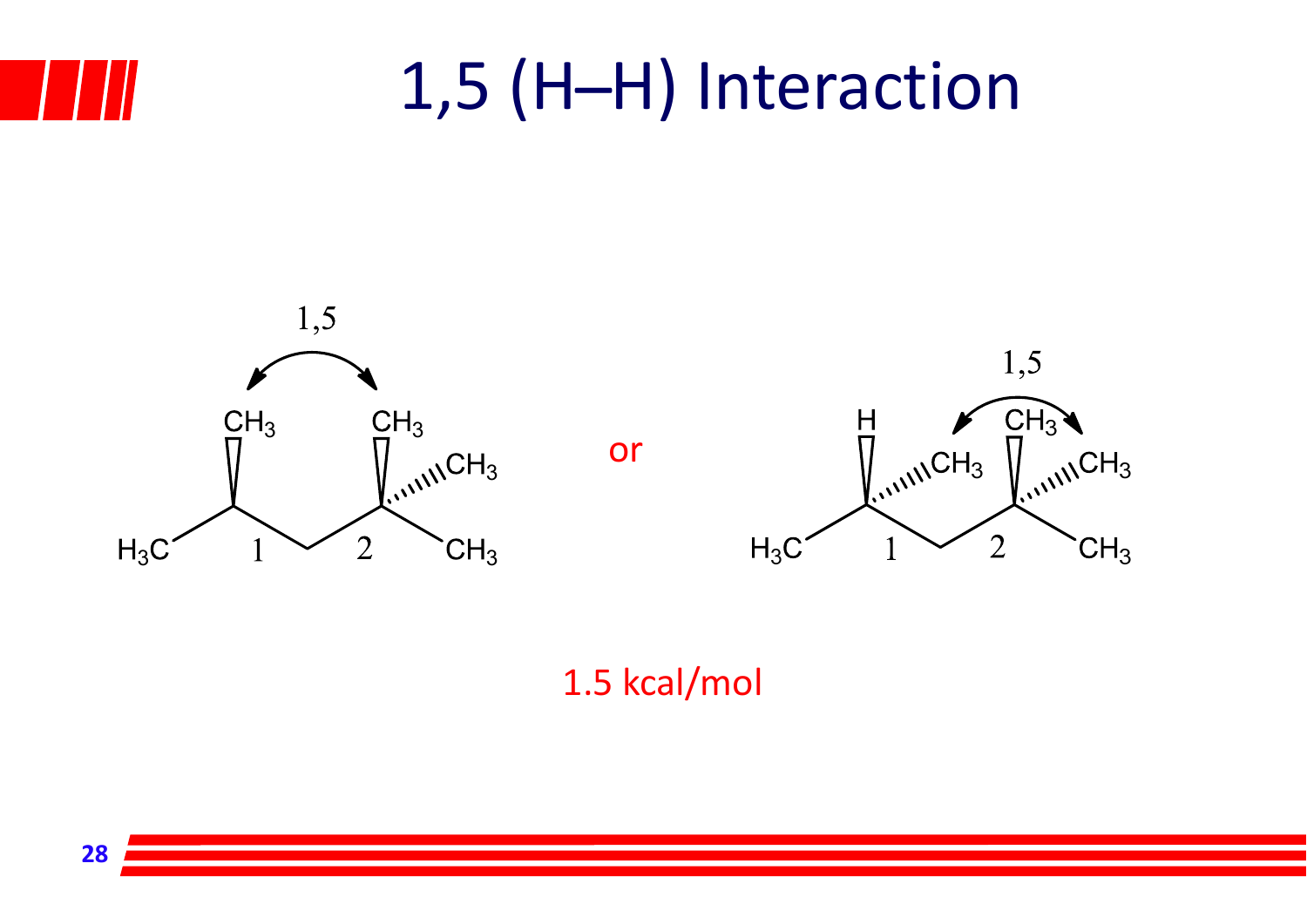## Group additivity in action

#### **2,2,4‐trimethylpentane (iso‐octane):**

| group              | number      | $\Delta H^{\circ}$ (298K) | $So$ (298K)    | Cp° (300 K) |  |
|--------------------|-------------|---------------------------|----------------|-------------|--|
|                    |             | kcal/mol                  | cal/mol/K      | cal/mol/K   |  |
| C/C/H <sub>3</sub> | 5           | $-10.03$                  | 30.42          | 6.26        |  |
| C/C2/H2            | $\mathbf 1$ | $-4.960$                  | 9.42           | 5.44        |  |
| C/C3/H             | $\mathbf 1$ | $-2.130$                  | $-12.02$       | 4.39        |  |
| C/C4               | $\mathbf 1$ | 0.100                     | $-34.99$       | 4.01        |  |
| gauche             | 3           | 0.7                       | $\bf{0}$       | $\bf{0}$    |  |
| H/REPEL/15         | $\mathbf 1$ | 1.5                       | $\overline{0}$ | $\bf{0}$    |  |
| symmetry           |             |                           | $-R \ln 729$   |             |  |
|                    |             |                           |                |             |  |
| total              |             | $-53.54$                  | 101.41         | 45.14       |  |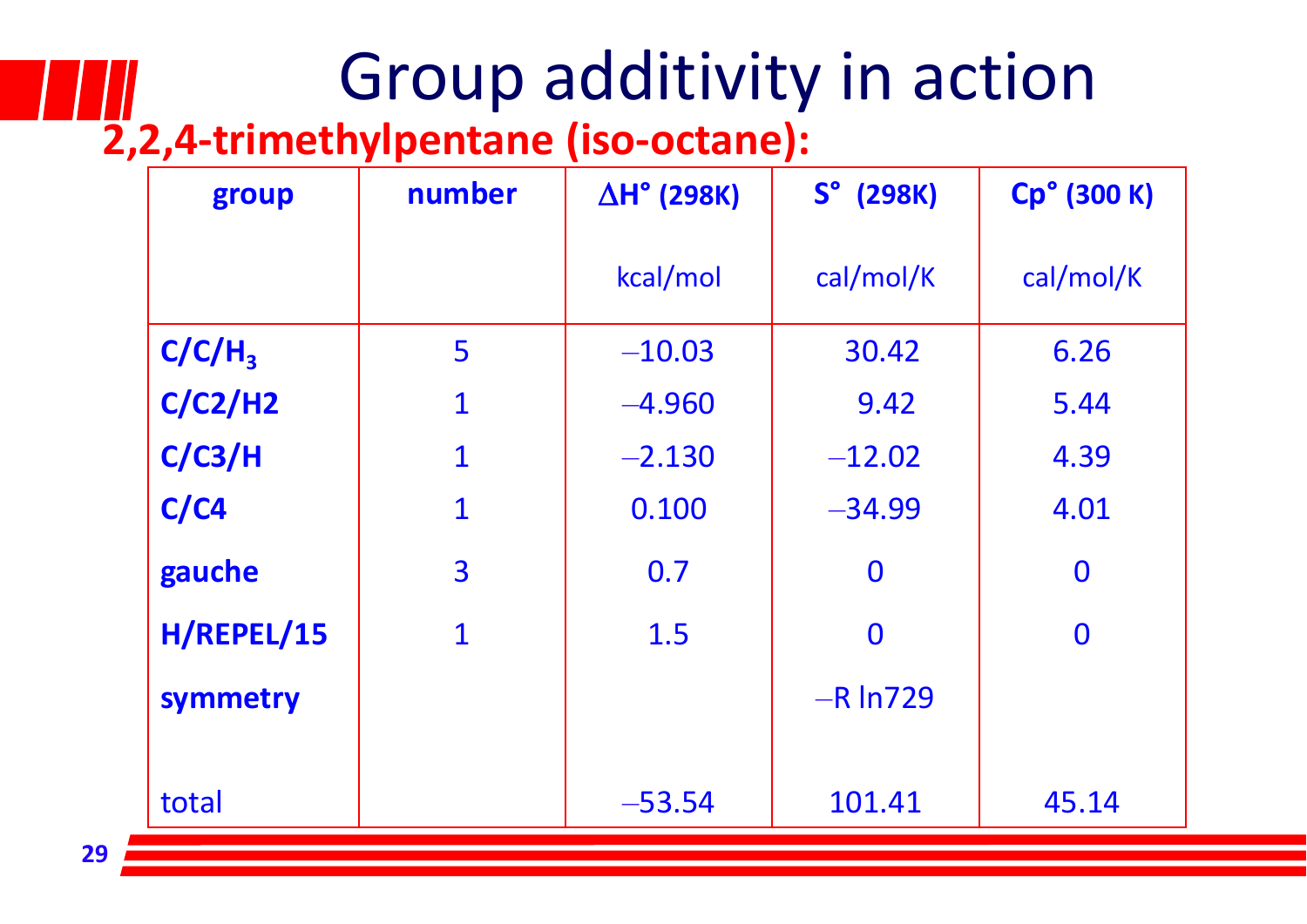### Software

**Benson's Additivity Method**

**THERM Ritter and Bozzelli Int. J. Chem. Kinet. 23 (1991) 767-778.**

**Decomposition into groups and corrections done by the user**

**NIST database program Stein et al. (1991) Webbook**

**(http://webbook.nist.gov/chemistry/grp-add/)**

**THERGAS C. Muller, V. Michel, G. Scacchi and G. M. Côme, J. Chem. Phys. 92 (1995) 1154-1177.**

**CRANIUM : groups of Joback, estimation of other properties**

 $(T_{\rm e\,}/T_{\rm fus}, T_{\rm c}, P_{\rm c} ...)$ 

**(http://www.molknow.com/Online/Estimation.htm)**

**Quantum Chemistry softwares**

**Semi-empirical approach: MOPAC...**

**Ab initio : Gaussian, Spartan, Jaguar, Molpro, ...**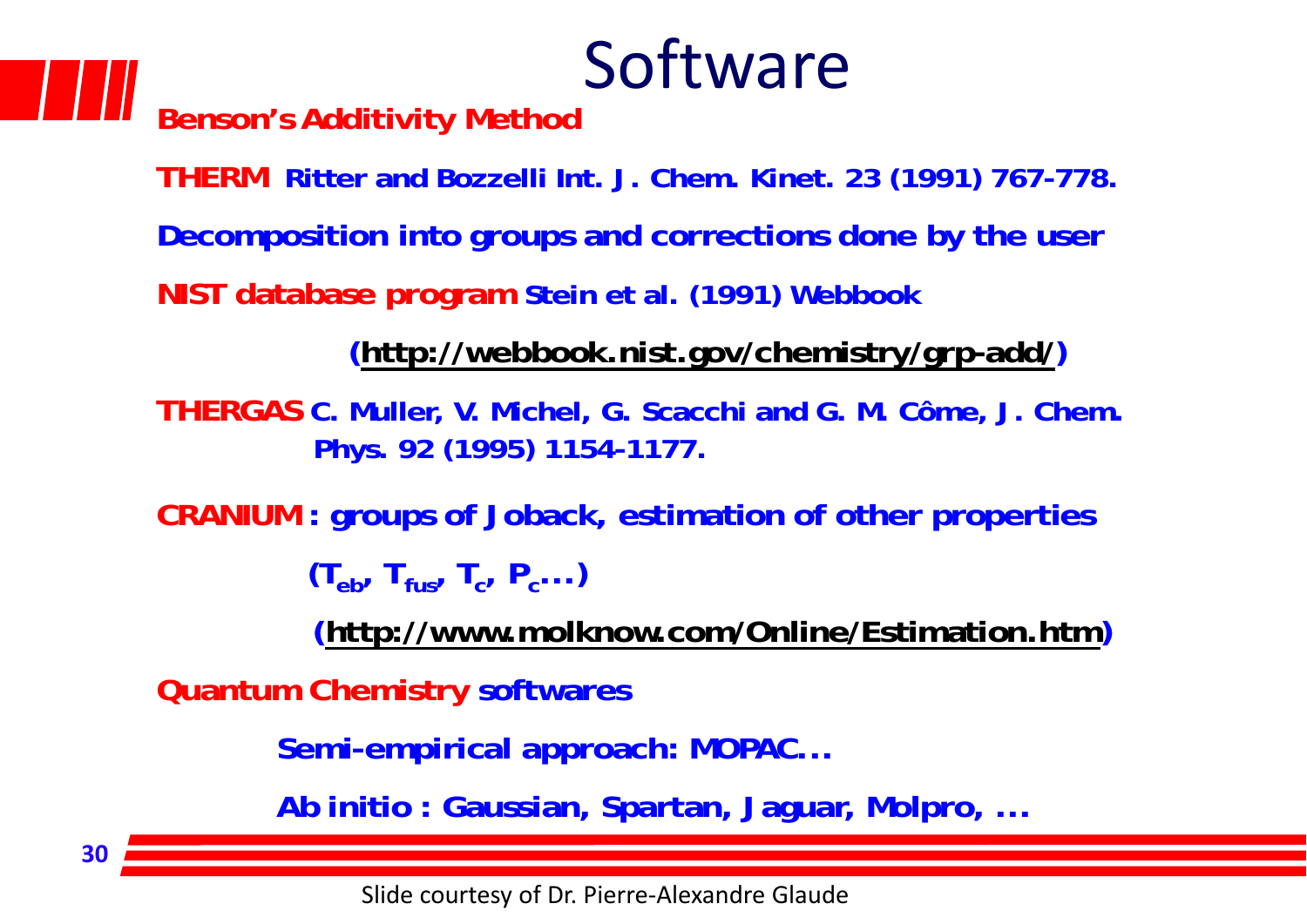### Thermochemistry in Chemkin

Chemkin uses standard state thermodynamic properties given as polynomial fits to the specific heats at constant *p*



where  $a_{N+1,k} R$  is the standard heat of formation at 0 K, but is normally evaluated from the heat of formation at 298 K.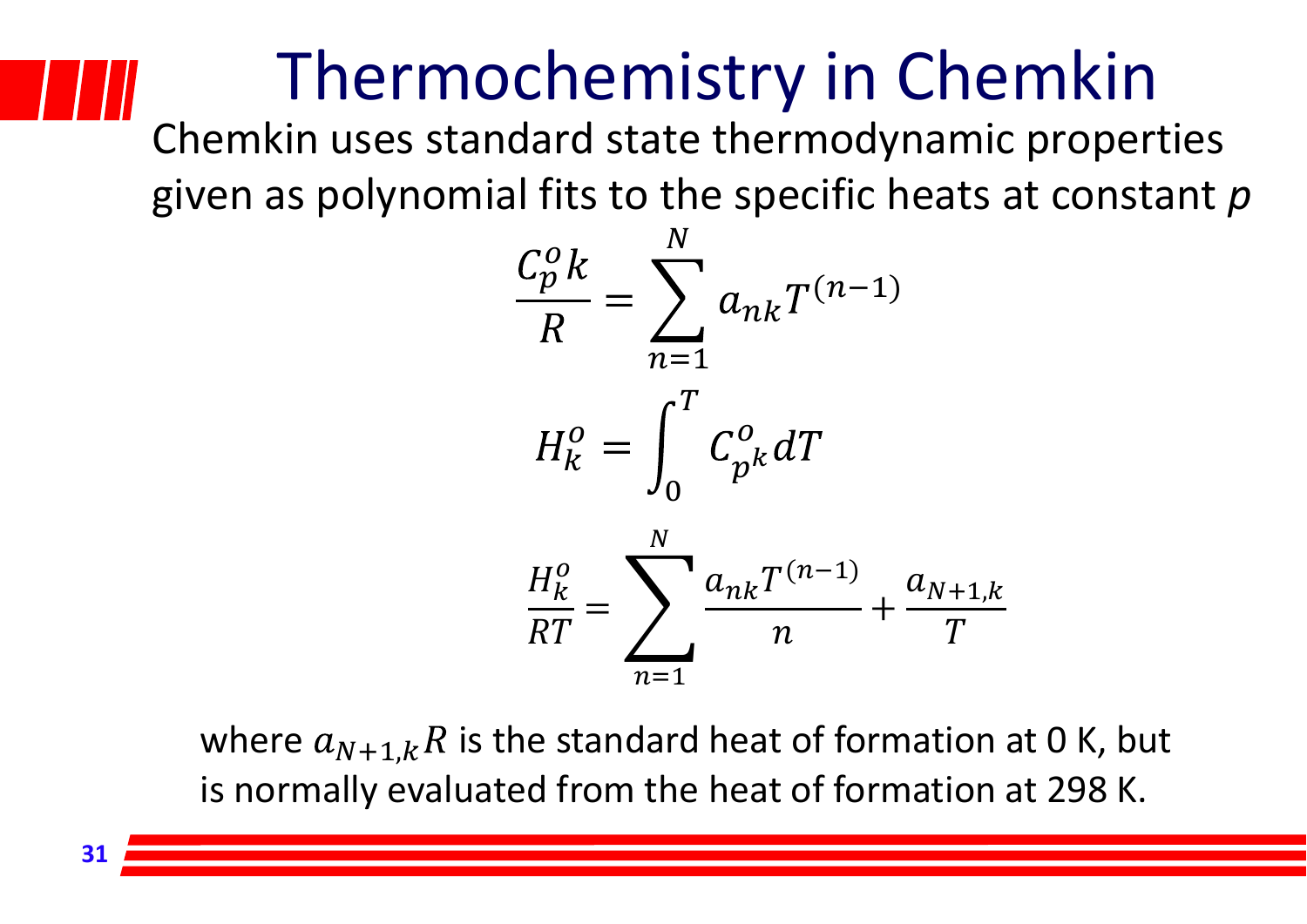

### Thermochemistry in Chemkin



where  $a_{N+2,k}R$  is evaluated from knowledge of the standard-state entropy at 298 K.

These are stated for arbitrary‐order polynomials, but Chemkin is designed to use NASA polynomials. In this case seven coefficients are needed for each of two temperature ranges. These fits follow the form: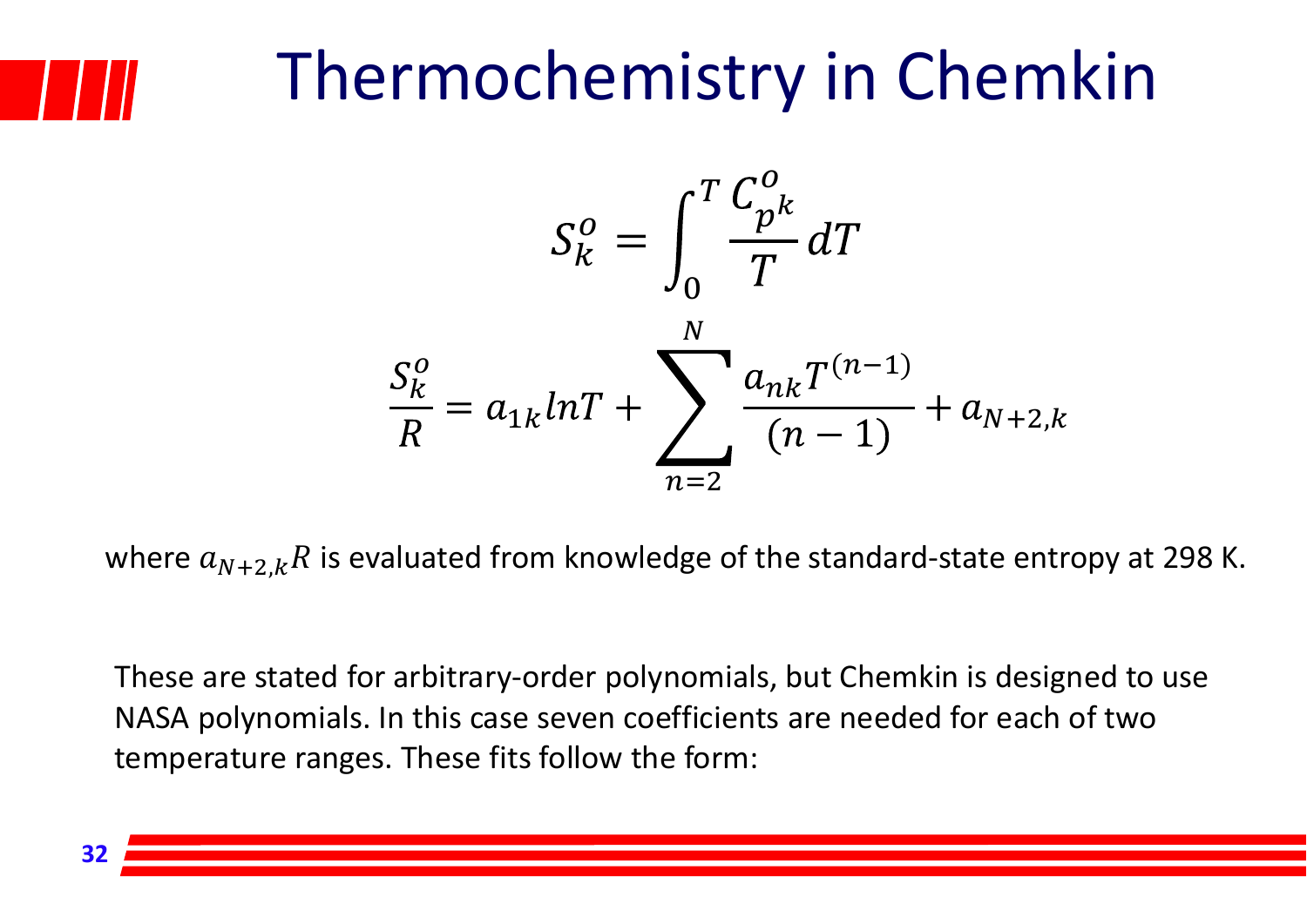

#### $\,p\,$ 0  $n k^{n(n-1)}$  $\bm{N}$  $n\!=\!1$ Thermochemistry in Chemkin

$$
\frac{C_p^0 k}{R} = a_{1k} + a_{2k}T + a_{3k}T^2 + a_{4k}T^3 + a_{5k}T^4
$$

$$
\frac{H_k^o}{R} = \int_0^T \frac{C_p^o k}{R} dT = a_{1k}T + \frac{a_{2k}}{2}T^2 + \frac{a_{3k}}{3}T^3 + \frac{a_{4k}}{4}T^4 + \frac{a_{5k}}{5}T^5 + a_{6k}
$$

$$
\frac{H_k^o}{RT} = a_{1k} + \frac{a_{2k}}{2}T + \frac{a_{3k}}{3}T^2 + \frac{a_{4k}}{4}T^3 + \frac{a_{5k}}{5}T^4 + \frac{a_{6k}}{T}
$$

Other thermodynamics properties are easily given in terms of  $\mathcal{C}^o_p$  ,  $H^o$  ,  $and~\mathcal{S}^o$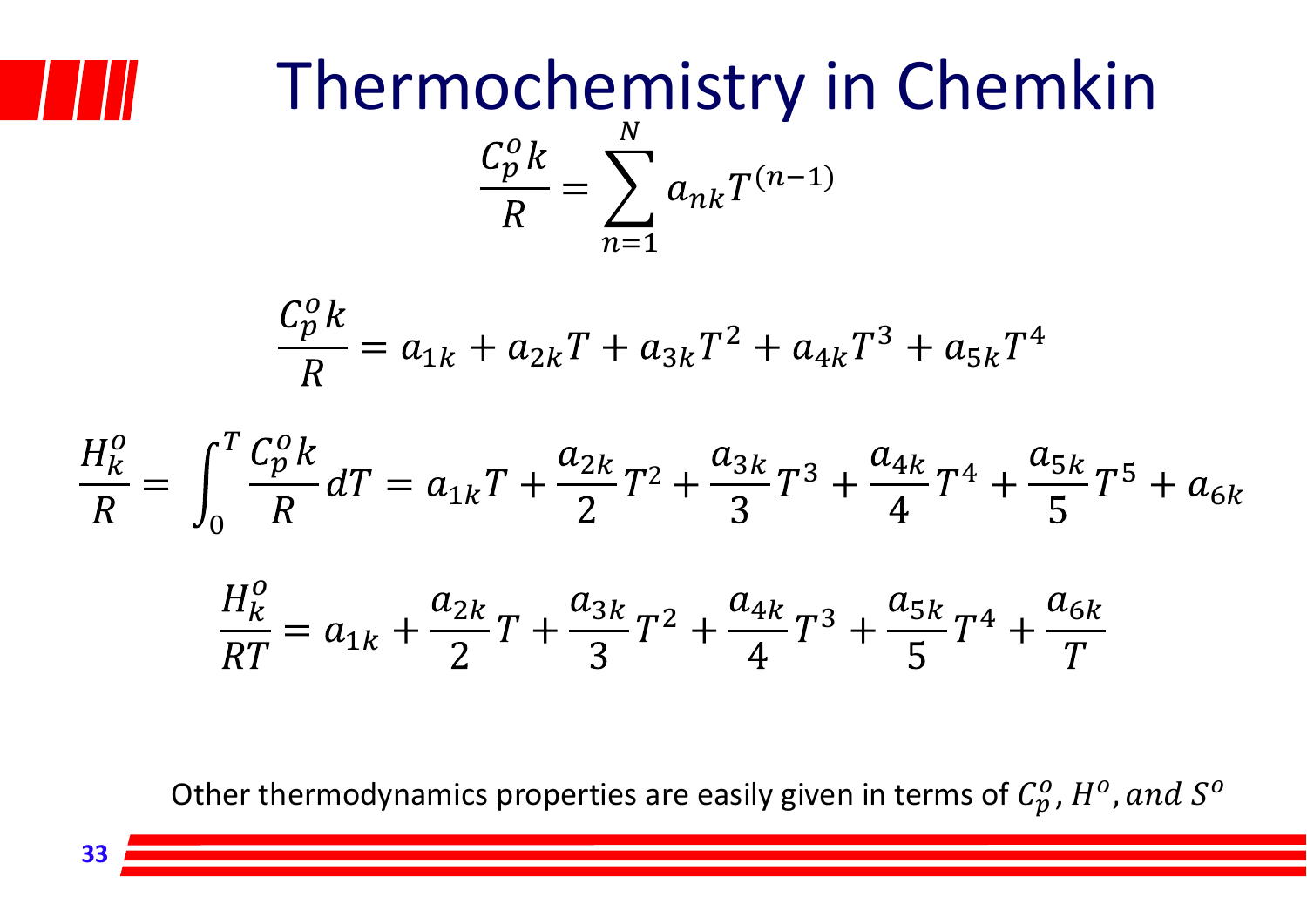## Thermochemistry in Chemkin

$$
\frac{C_p^o k}{R} = \sum_{n=1}^N a_{nk} T^{(n-1)}
$$

$$
\frac{C_p^0 k}{R} = a_{1k} + a_{2k}T + a_{3k}T^2 + a_{4k}T^3 + a_{5k}T^4
$$

$$
\frac{S_K^o}{R} = \int_0^T \frac{C_{p^k}^o}{RT} dT = a_{1k} lnT + a_{2k}T + \frac{a_{3k}}{2}T^2 + \frac{a_{4k}}{3}T^3 + \frac{a_{5k}}{4}T^4 + a_{7k}
$$

Other thermodynamics properties are easily given in terms of  $\mathcal{C}^o_p$  ,  $H^o$  ,  $and~\mathcal{S}^o$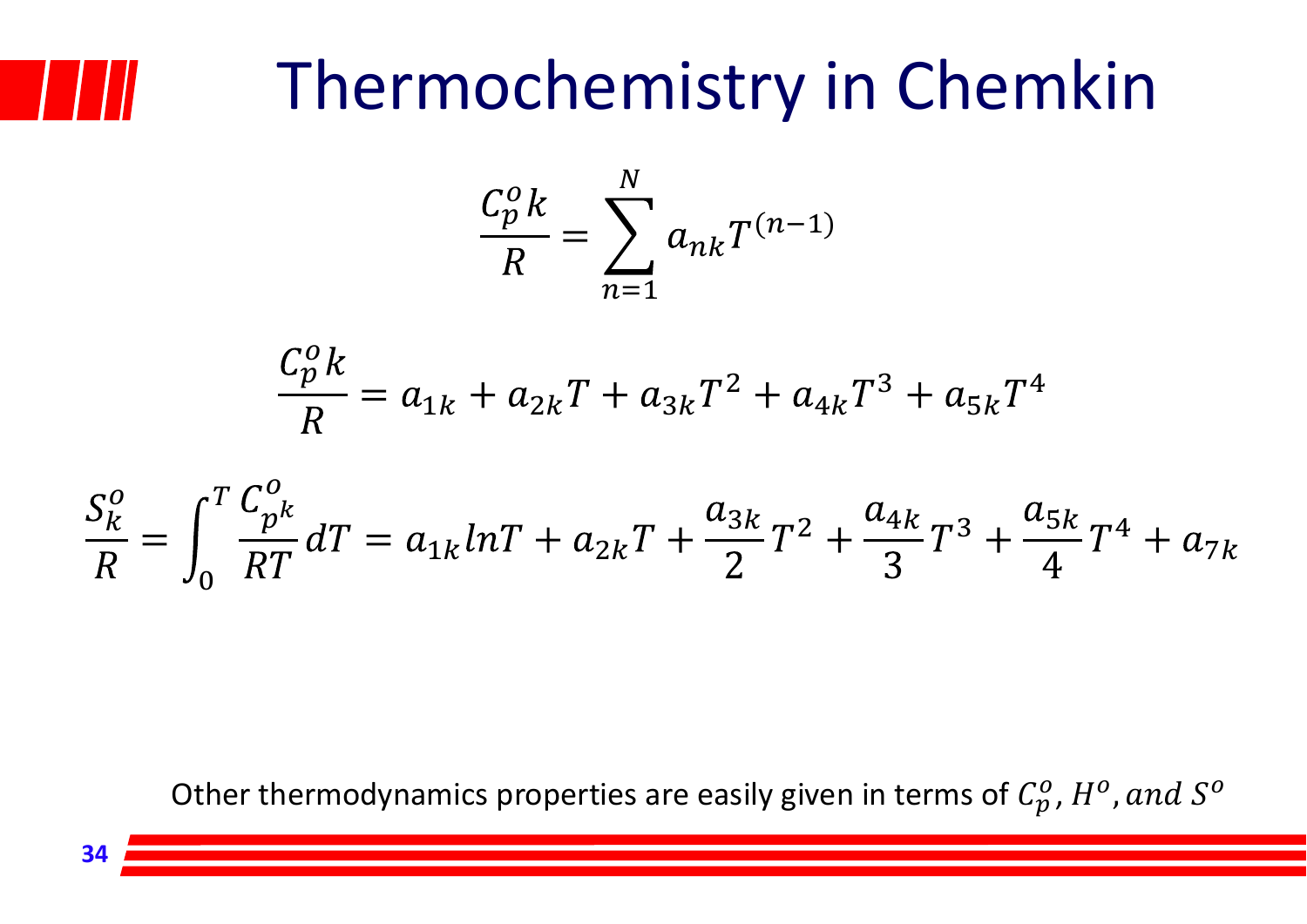

#### NASA polynomials

| <b>THERMO</b>      |  |  |  |                                                                               |  |              |
|--------------------|--|--|--|-------------------------------------------------------------------------------|--|--------------|
| 300., 1000., 5000. |  |  |  |                                                                               |  |              |
|                    |  |  |  | C6H50 3/20/89 THERMC 6H 50 1 0G 300.000 5000.000 1404.000                     |  | 01           |
|                    |  |  |  | $1.57324764E+01$ 1.54394760E-02-5.31383756E-06 8.28591116E-10-4.82238305E-14  |  | $\mathbf{2}$ |
|                    |  |  |  | $+1.76799222E+03-6.20052317E+01-3.73072513E+00 6.71840729E-02-5.88121307E-05$ |  | -3           |
|                    |  |  |  | 2.61335718E-08-4.61968583E-12 4.31827564E+03 4.02213334E+01                   |  |              |
| <b>CH3OCH3</b>     |  |  |  | 3/20/89 THERMC 2H 6O 1 0G 300.000 5000.000 1364.000                           |  | 21           |
|                    |  |  |  | 8.43631162E+00 1.30235626E-02-4.45885307E-06 6.93233262E-10-4.02757540E-14    |  | - 2          |
|                    |  |  |  | $-2.62777965E+04-2.24530764E+01$ 1.53263200E+00 2.37669572E-02-8.14177550E-06 |  | -3           |
|                    |  |  |  | $-5.29451929E-10 5.96605679E-13-2.32831259E+04 1.66340885E+01$                |  |              |
| END                |  |  |  |                                                                               |  |              |

#### column numbers:



E.R. Ritter J.W. Bozzelli Intl. J. Chem. Kinet., 23 (1991) 767–778.